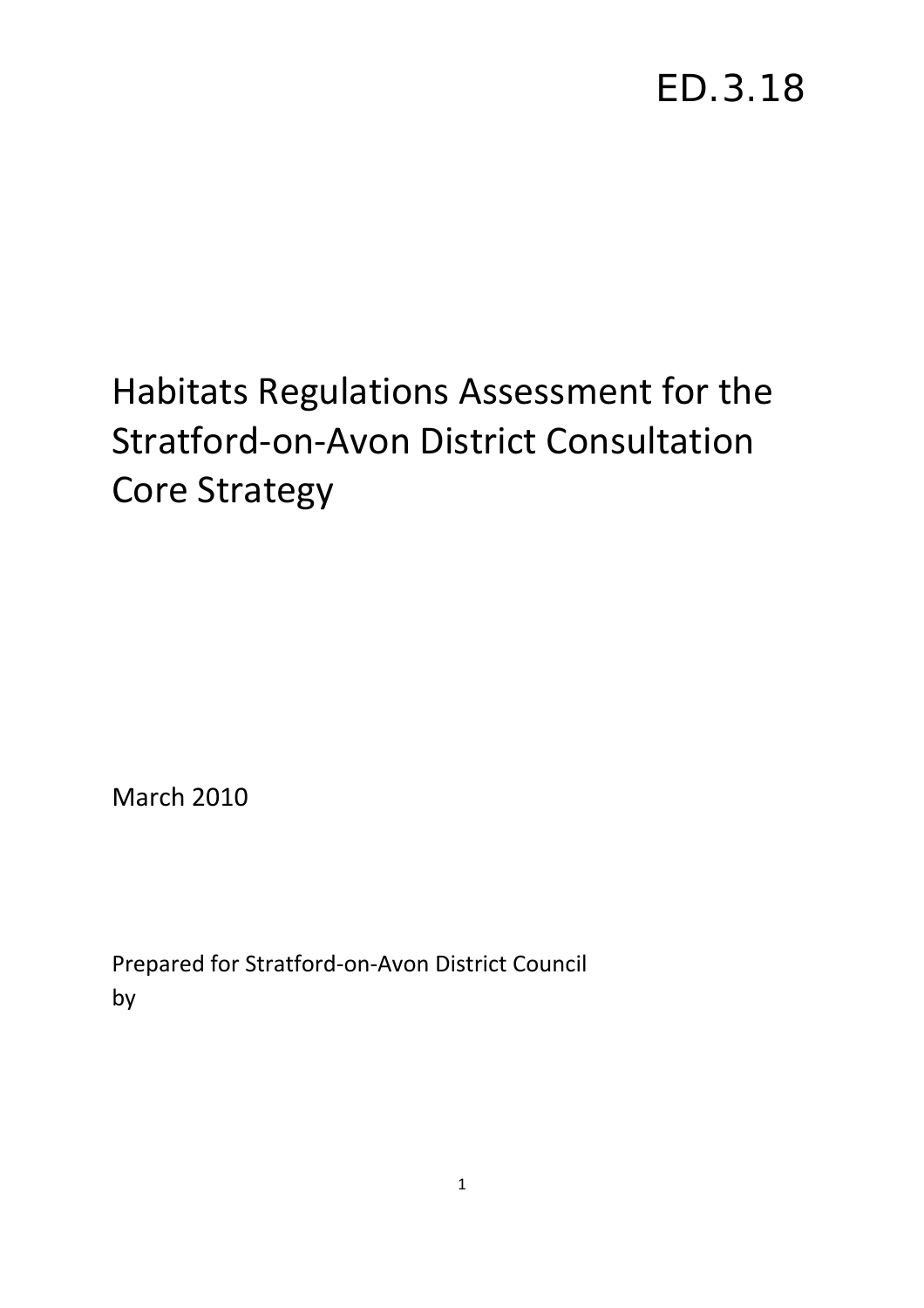# **SUMMARY**

The consultation version of the Stratford‐on‐Avon District Core Strategy sets out the scale and location of development proposed for the district to 2026. It comprises 16 Core Policies and a range of more detailed site proposal policies. Key proposals contribute towards providing:

- 7500 net additional dwellings,
- 68 ha of employment land,
- between 25,000 and 45,000 square metres of comparison retail floorspace in or on the edge of Stratford‐upon‐Avon, and
- 20,000 square metres of office space in or on the edge of Stratford-upon Avon.

This Habitats Regulations Assessment considers the 'in combination' impacts of the consultation Core Strategy on the integrity of the Bredon Hill Special Area of Conservation (SAC), Dixton Wood SAC, Ensor's Pool SAC, Fens Pools SAC, Lyppard Grange Ponds SAC, Severn Estuary cSAC/SPA/Ramsar, and River Wye SAC. Possible impacts include air pollution, recreational disturbance, water pollution and changes in water levels due to water abstraction.

The study concludes that, on its own, the consultation Core Strategy will not have significant impacts on the integrity of any of these sites. However, in combination with other development being proposed in the West Midlands and South West, the Core Strategy could have significant impacts on the integrity of the Lyppard Grange Ponds SAC, the Severn Estuary sites and River Wye SAC due to water abstraction; and the Severn Estuary sites due to water pollution.

To deal with the water abstraction/level issue, the study recommends that Stratford‐on‐ Avon District Council should implement one or more of the following measures:

- 1. wait until further studies by Severn Trent Water provide greater certainty
- 2. hold discussions with the Environment Agency and Severn Trent Water regarding possible headroom for abstraction
- 3. require new development to be 'water neutral': to produce all of its own water through e.g. rainwater collection and greywater recycling, or to reduce water use off site (e.g. in existing homes) by the same amount as the additional water used on site
- 4. make any development conditional on assured water supplies from sources that would not have an adverse effect on Natura 2000 sites.

To deal with the water quality issue, the study recommends that Stratford‐on‐Avon District Council should:

- 5. not permit any more housing at Kineton until Severn Trent Water has carried out its Asset Management Plan 5 (AMP5) works at the Kineton WWTW, and make any future housing allocations (e.g. KIN.1) dependent on the completion of such works;
- 6. ensure that no more than 112 new homes (strategic allocation plus other) are built in the Wellesbourne WWTW catchment until Severn Trent Water has carried out its AMP6 works at the Wellesbourne WWTW;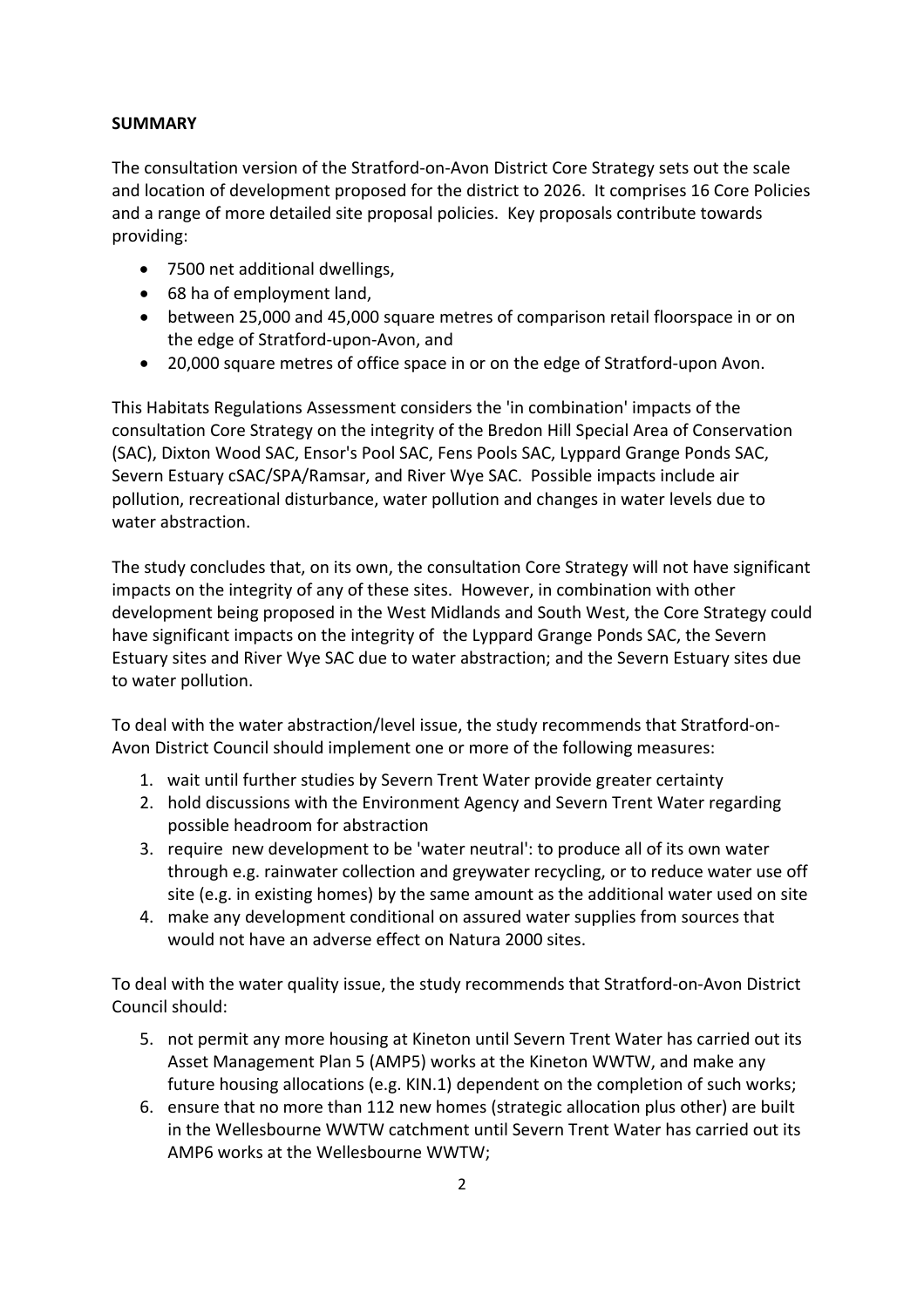- 7. if more than 381 new homes (strategic allocation plus other) are built in the Itchen Bank WWTW catchment, make any additional development dependent on provision of additional capacity at the WWTW;
- 8. hold discussions with the Environment Agency and Severn Trent Water regarding possible headroom for abstraction and wastewater treatment;
- 9. consider focusing strategic development where WWTWs have significant additional capacity, e.g. Alcester, Stratford‐Milcote and Wootton Wawen. Additional development could also be considered for the Redditch WWTW catchment area, subject to Redditch Borough Council not filling up the significant spare capacity at that works
- 10. liaise with Severn Trent Water about any other significant development proposals, including those affecting smaller WWTWs, to ensure that WWTW capacity is adequate and provided in a timely manner.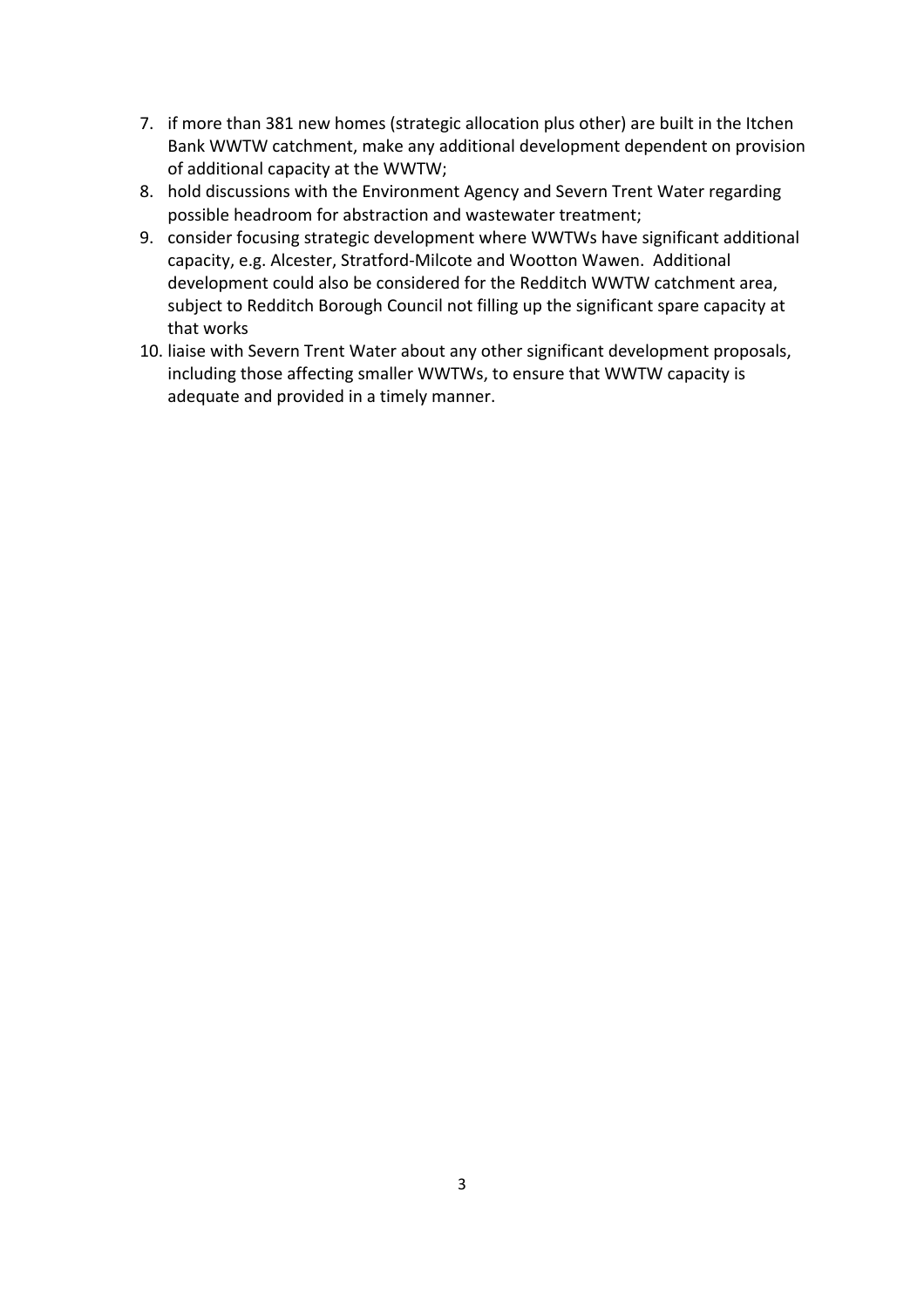# **1. INTRODUCTION**

1.1 European Directive (92/43/EEC) on the Conservation of Natural Habitats and Wild Flora and Fauna (the 'Habitats Directive') protects habitats and species of European nature conservation importance by establishing a network of internationally important sites designated for their ecological status. These 'Natura 2000 sites' comprise Special Areas of Conservation (SACs) and Special Protection Areas (SPAs). In the UK, Ramsar wetland sites and European marine sites are also treated like Natura 2000 sites for the purposes of Habitats Directive compliance.

1.2 Article 6(3) of the Habitats Directive requires appropriate assessment to be undertaken on proposed plans that are likely to have a significant effect on one or more Natura 2000 sites either individually, or in combination with other plans and projects. Appropriate assessment involves assessing the plan's 'in combination' impacts on the integrity of Natura 2000 sites. It is a precautionary approach, which assumes that impacts on Natura 2000 sites will occur unless /until it can be shown that they will not occur. In 2007, this requirement was transposed into UK law in Part IVA of the Conservation (Natural Habitats, & c.) (Amendment) (England and Wales) Regulations 2007. In England, appropriate assessment is called Habitats Regulations Assessment (HRA).

1.3 Table 1 shows the main steps in HRA. The Stage 1 screening stage considers whether the plan could, 'in combination', affect any Natura 2000 site. If it could, then the Stage 2 appropriate assessment stage assesses this in more detail, and considers (in case of significant impacts) whether changes to the plan could avoid or mitigate those impacts. Where there are no alternatives and adverse impacts remain, then Stage 3 involves testing whether there are imperative reasons of overriding public interest for the plan, and Stage 4 considers compensatory measures.

1.4 This report presents the screening and appropriate assessment stages of the HRA of the Stratford-on-Avon District Core Strategy. The screening stage – shown at Section 2 involved the following tasks:

- Reviewing the draft Core Strategy to identify its main types of impacts;
- Identifying Natura 2000 sites that could possibly be affected by the plan;
- For each site, identify its qualifying features, vulnerability, and key factors affecting site integrity. This information came from the Joint Nature Conservation Committee website, and the HRAs for the South West and West Midlands Regional Spatial Strategies (SWRA, 2007; GOWM, 2009). These are shown at Appendix A; and
- Determining whether the Core Strategy could have any significant 'in combination' impacts on the integrity of Natura 2000 sites.

1.5 A draft version of this HRA identified three issues that were taken further to the appropriate assessment stage:

- Impacts on air quality at the Bredon Hill SAC and Dixton Wood SAC.
- Water levels at the Lyppard Grange Ponds SAC, Severn Estuary cSAC/SPA/Ramsar site, and River Wye SAC.
- Water quality at the Severn Estuary cSAC/SPA/ Ramsar site.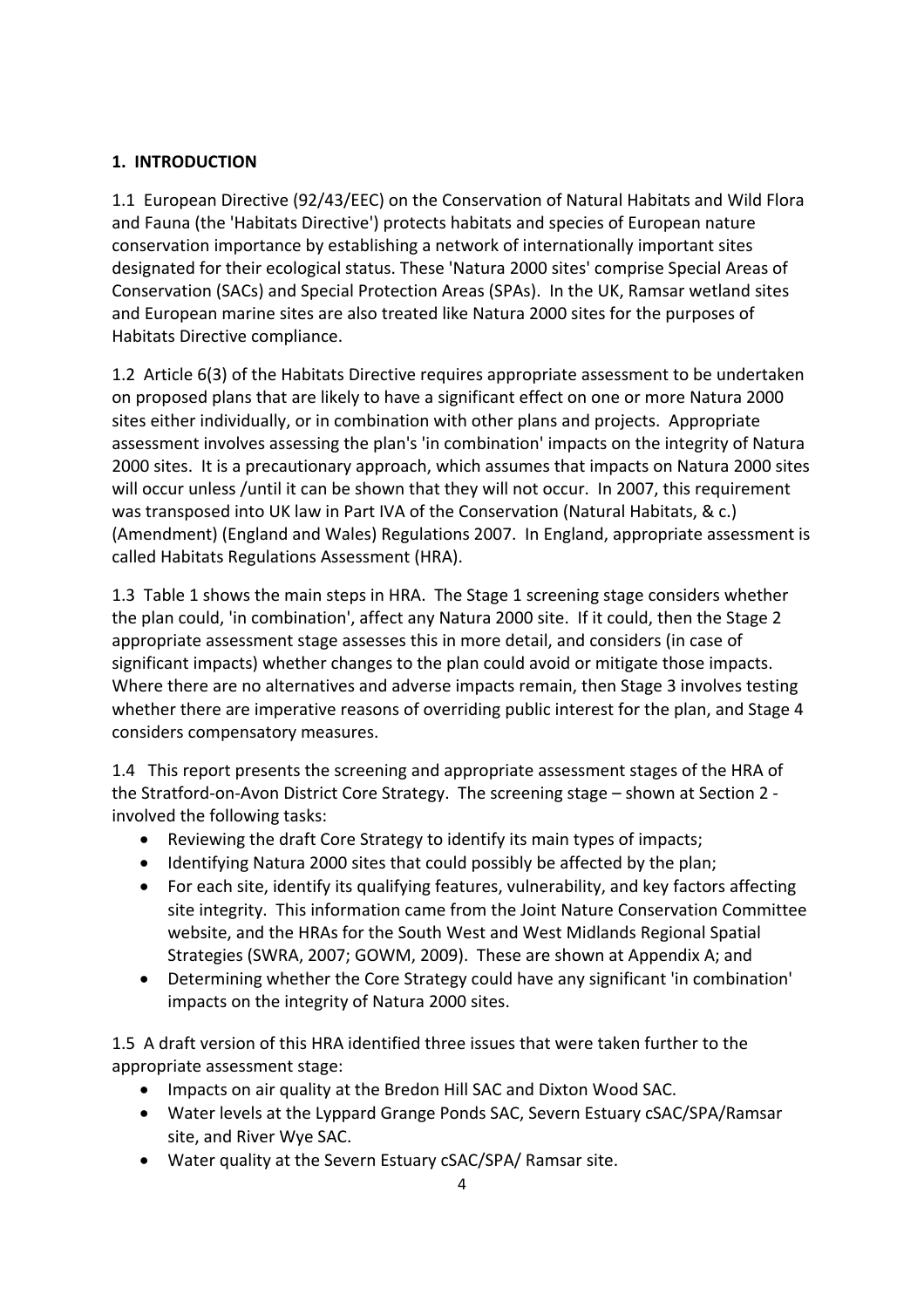# **Table 1. HRA steps**

| Stage 1 Screening |                                                                                                         |  |  |  |
|-------------------|---------------------------------------------------------------------------------------------------------|--|--|--|
| Tasks             | Identify Natura 2000 sites that could be affected by the plan<br>$\bullet$                              |  |  |  |
|                   | Examine their conservation objectives, and the factors needed to maintain site integrity<br>$\bullet$   |  |  |  |
|                   | Identify the plan's potential effects on the conservation objectives / factors needed to<br>$\bullet$   |  |  |  |
|                   | maintain site integrity                                                                                 |  |  |  |
|                   | Examine other plans and programmes that could contribute to 'in combination' effects<br>٠               |  |  |  |
| Decision          | If no effects are likely, report this. If effects are likely or uncertainty exists, proceed to Stage    |  |  |  |
|                   | 2 appropriate assessment                                                                                |  |  |  |
|                   | Stage 2 Appropriate assessment                                                                          |  |  |  |
| Tasks             | Collate information on sites and evaluate impact in light of conservation objectives<br>$\bullet$       |  |  |  |
|                   | Consider how the plan 'in combination' with other plans and programmes will interact<br>$\bullet$       |  |  |  |
|                   | when implemented                                                                                        |  |  |  |
|                   | Consider how effect on site integrity could be avoided by changes to plan, including<br>٠               |  |  |  |
|                   | alternatives                                                                                            |  |  |  |
|                   | Develop avoidance and mitigation measures                                                               |  |  |  |
| Decision          | Report outcomes of the appropriate assessment. If effects remain following the                          |  |  |  |
|                   | consideration of alternatives and development of avoidance/mitigation measures, proceed to              |  |  |  |
|                   | Stage 3                                                                                                 |  |  |  |
|                   | Stage 3 Assessment of alternative solutions; Stage 4 Assessment where no alternatives exist and adverse |  |  |  |
| impacts remain    |                                                                                                         |  |  |  |
| <b>Tasks</b>      | Identify 'imperative reasons of overriding public interest' (IROPI)<br>$\bullet$                        |  |  |  |
|                   | Identify/ develop potential compensatory measures<br>$\bullet$                                          |  |  |  |
| Decision          | Difficult test to pass, requirements are onerous and untested to date                                   |  |  |  |

1.7 Natural England was consulted on the draft HRA, and recommended that

- Air quality impacts on Bredon Hill and Dixton Woods SAC could be discounted: this final HRA does not discuss them.
- The Environment Agency's review of consents on the River Severn should be referred to. This final HRA refers to a final Water Cycle Study prepared for the Warwickshire authorities, which in turn is based on the Environment Agency's review of consents.
- The HRA should use a precautionary approach to housing numbers, focusing on total housing allocations for the district rather than simply strategic housing allocations. This report has done so.
- Discussions should be held with the Environment Agency and Severn regarding possible headroom for abstraction and wastewater treatment. This has been included as a conclusion of this HRA.

1.6 This HRA concluded that, *on its own, the consultation Core Strategy will not have significant impacts on the integrity of any European site. However, in combination with other development being proposed in the West Midlands and South West, the Core Strategy could have significant impacts on the integrity of the Lyppard Grange Ponds SAC, the Severn Estuary sites and River Wye SAC due to water abstraction; and the Severn Estuary sites due to water pollution*. Sections 3 and 4 propose measures to deal with these impacts.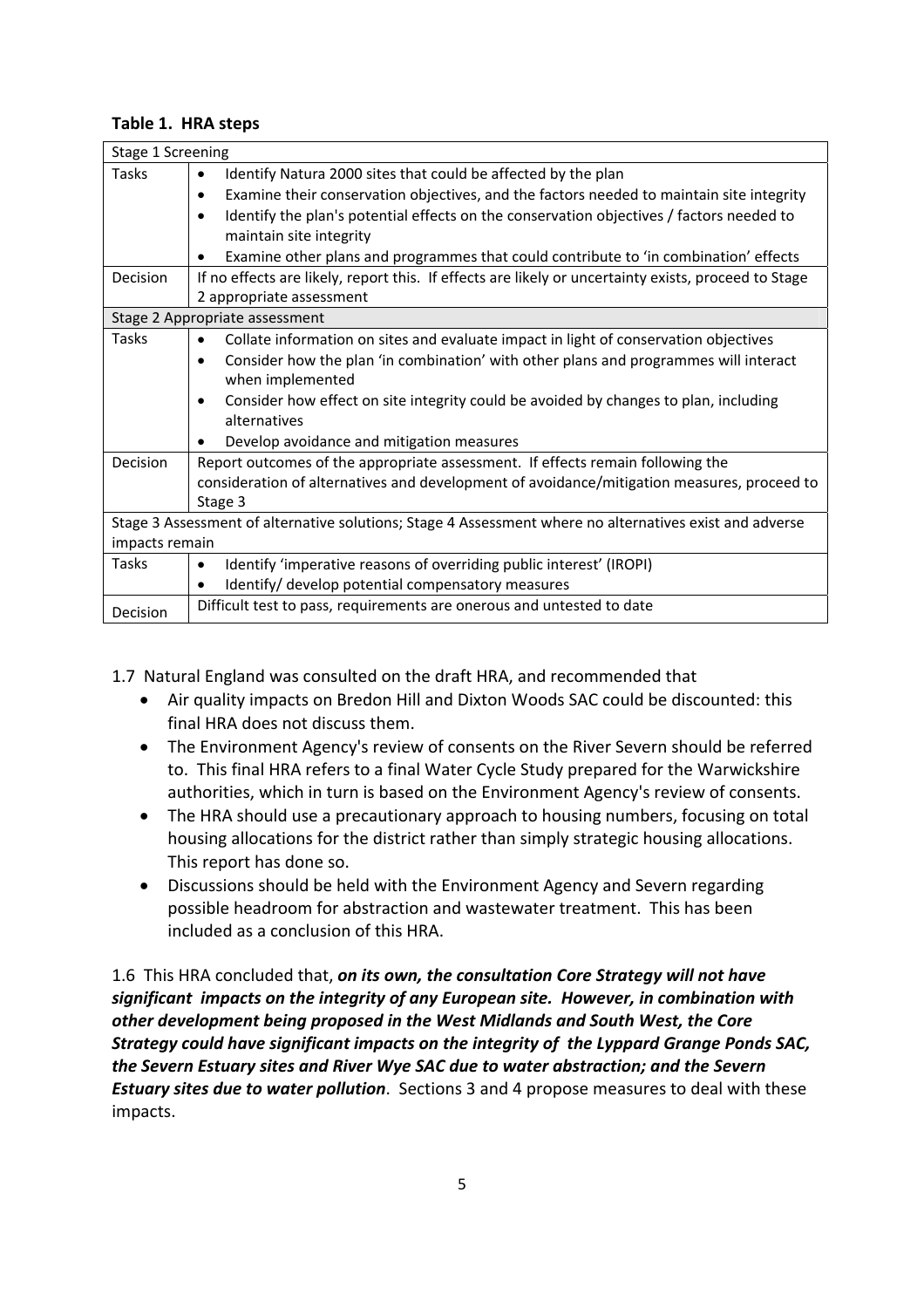# **2. SCREENING**

## **The Core Strategy and its possible impacts**

2.1 The consultation version of the Stratford-on-Avon District Core Strategy sets out the scale and location of development proposed for the district to 2026. It comprises 16 Core Policies and a range of more detailed site proposal policies. Key proposals contribute towards providing:

- 7500 net additional dwellings,
- 68 ha of employment land,
- between 25,000 and 45,000 square metres of comparison retail floorspace in or on the edge of Stratford‐upon‐Avon, and
- 20,000 square metres of office space in or on the edge of Stratford-upon Avon.

2.2 This proposed development is likely to lead to more traffic moments, which could increase air pollution near Natura 2000 sites that are sensitive to air quality. It could increase water use and production of wastewater, which could affect Natura 2000 sites whose integrity is dependent on specific water levels and good water quality. It could increase the number of visitors to Natura 2000 sites that are attractive and close enough to attract such visitors. Table 2 summarises the Core Strategy's policies and shows which are considered in this HRA, and which have been eliminated from further consideration at this stage.

| <b>Policy</b> | <b>Contents of policy</b>                              | <b>Considered further in this HRA?</b>    |
|---------------|--------------------------------------------------------|-------------------------------------------|
| CS.1          | Describes the general spatial distribution of proposed | No - non-spatial, no scale of             |
|               | development in the district                            | development proposed, explained in        |
|               |                                                        | more detail in subsequent policies        |
| CS.2          | Promotes Stratford-upon-Avon as the district's main    | Yes - spatial policy could affect traffic |
|               | town; Alcester, Shipston-on-Stour and Southam and      | movements, which could affect air         |
|               | other places. Resists development in the AONB, and     | quality at sensitive Natura 2000 sites    |
|               | in the Green Belt except for limited infilling for     |                                           |
|               | employment uses; promotes land adjacent to             |                                           |
|               | Redditch as an employment site                         |                                           |
| CS.3          | Makes provision for 7500 net additional dwellings, 68  | Yes - scale of development could          |
|               | ha of employment land, between 25,000 and 45,000       | affect water use, wastewater              |
|               | square metres of comparison retail floorspace in or    | production and traffic movements,         |
|               | on the edge of Stratford-upon-Avon, and 20,000         | which could affect sensitive Natura       |
|               | square metres of office space in or on the edge of     | 2000 sites                                |
|               | Stratford-upon-Avon                                    |                                           |
| CS.4          | Requires provision of sufficient local infrastructure  | Yes - Could act as mitigation for some    |
|               | for the additional requirements of new development     | impacts on Natura 2000 sites              |
| CS.5          | Discusses type of housing needed and its delivery      | No - No effect on Natura 2000 sites       |
|               |                                                        | beyond that of CS.3                       |
| CS.6          | Permits larger scale employment development at         | Yes - could affect traffic movements,     |
|               | sites in or near Stratford-upon-Avon and the main      | which could affect air pollution levels   |
|               | rural centres; business development sites; and Long    | at Natura 2000 sites sensitive to air     |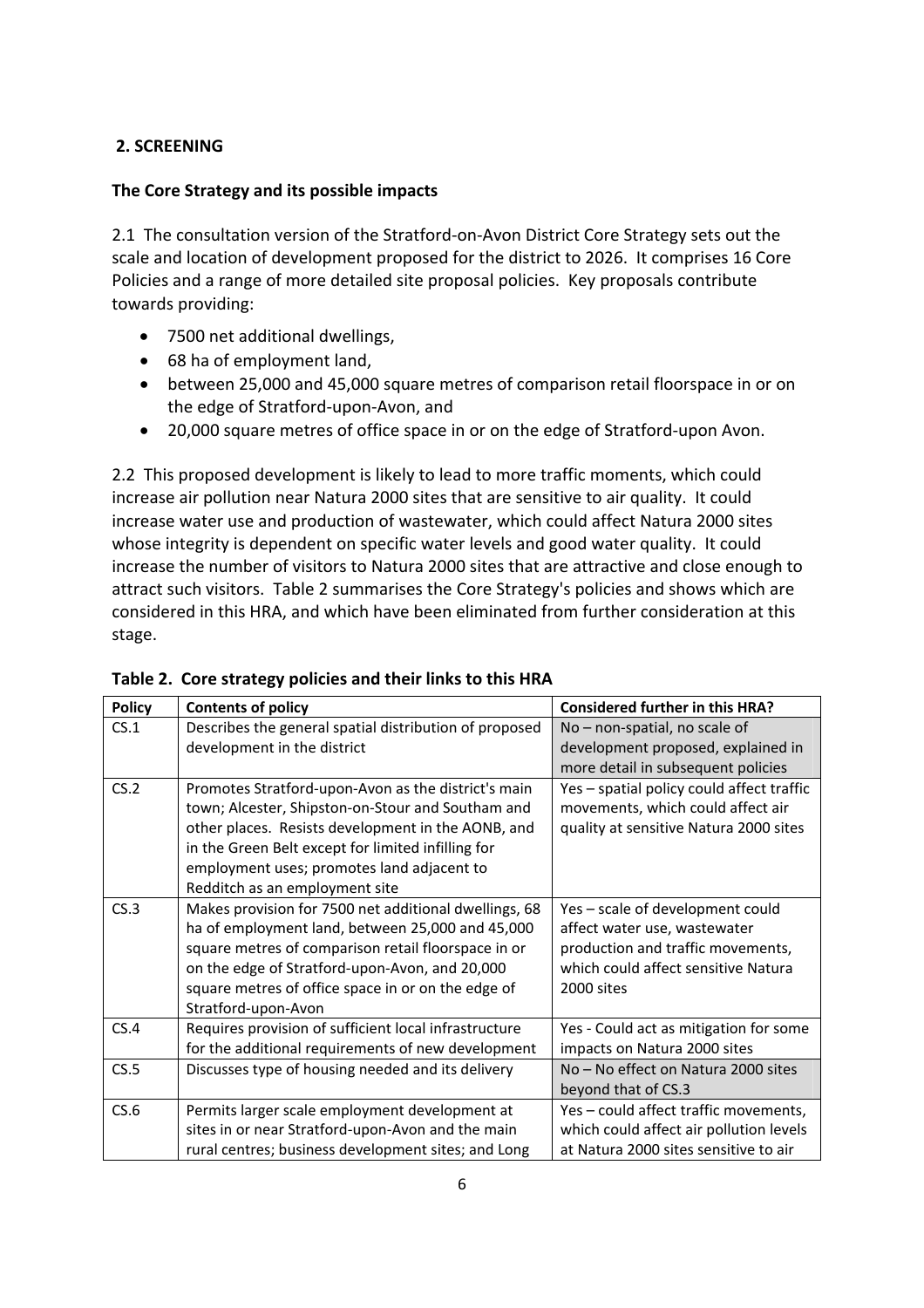| <b>Policy</b> | <b>Contents of policy</b>                                                                                     | <b>Considered further in this HRA?</b>                                   |
|---------------|---------------------------------------------------------------------------------------------------------------|--------------------------------------------------------------------------|
|               | Marston, the former airfield at Gaydon, the former                                                            | quality                                                                  |
|               | cement works at Harbury/Bishops Itchington and                                                                |                                                                          |
|               | Southam, and the former brickworks at Napton-on-                                                              |                                                                          |
|               | the-Hill                                                                                                      |                                                                          |
| CS.7          | Discusses how retail and commercial development                                                               | No - No effect on Natura 2000 sites                                      |
|               | should be provided                                                                                            | beyond that of CS.3                                                      |
| CS.8          | Requires developments to be permitted only if they                                                            | Yes - Could have 'in combination'                                        |
|               | provide adequate mitigation against unacceptable<br>transport impacts (including cumulative impacts);         | impacts on air pollution                                                 |
|               | proposes a range of transport schemes for Stratford-                                                          |                                                                          |
|               | upon-Avon; safeguards a range of road schemes                                                                 |                                                                          |
|               | including M42 widening north of J3a, A46(T) Alcester                                                          |                                                                          |
|               | to Stratford improvements, and A429 improvements                                                              |                                                                          |
|               | west of Shipston-on-Stour                                                                                     |                                                                          |
| CS.9          | Aims to protect and enhance open space and green                                                              | No - Would help to support general                                       |
|               | infrastructure                                                                                                | biodiversity but would not affect                                        |
|               |                                                                                                               | Natura 2000 sites                                                        |
| CS.10         | Supports the efficient use of land                                                                            | As for CS.9                                                              |
| CS.11         | Restricts development in flood risk areas; requires                                                           | Yes - could act as mitigation for                                        |
|               | SUDS; protects and enhances the river environment                                                             | impacts on Natura 2000 sites                                             |
|               | and access to it; requires CSH water efficiency level 3                                                       | sensitive to water level or water                                        |
|               | or 4 for new dwellings, 25% water efficiency for other                                                        | quality impacts                                                          |
|               | forms of development                                                                                          |                                                                          |
| CS.12         | Aims to reduce carbon emissions and promote                                                                   | No - any impacts on Natura 2000                                          |
|               | renewable energy                                                                                              | sites would be very localised, and                                       |
| CS.13         |                                                                                                               | there are no local Natura 2000 sites                                     |
|               | Aims to protect natural and landscape features,<br>including woodland; safeguards existing habitats           | Yes - safeguards nature conservation<br>designations 'in accordance with |
|               |                                                                                                               | national policy and the Habitats                                         |
|               |                                                                                                               | Directive'                                                               |
| CS.14         | Protects heritage assets                                                                                      | No - no effect on Natura 2000 sites                                      |
| CS.15         | Aims to secure high quality design                                                                            | No - no effect on Natura 2000 sites                                      |
| CS.16         | States that planning permission will not be granted                                                           | Yes - could act as mitigation for                                        |
|               | for developments likely to cause harmful pollution,                                                           | impacts on Natura 2000 sites                                             |
|               | including to the natural environment                                                                          | sensitive to water level or water                                        |
|               |                                                                                                               | quality impacts                                                          |
| $SUA.1 -$     | Proposals in Stratford-upon-Avon: 2210 dwellings;                                                             | Yes - scale and type of development                                      |
| 12C           | 25,000 square metres of retail; 12,000+ square                                                                | could affect traffic movements, and                                      |
|               | metres of office space; conference centre; hotels etc.                                                        | location of wastewater treatment                                         |
| ALC.1 -       | Business development north of Arden Road; 125                                                                 | Yes - scale and type of development                                      |
| 4             | dwellings east of Kinwarton Farm Road; 250 dwellings                                                          | could affect traffic movements, and<br>location of wastewater treatment  |
| $BID.1 - 4$   | north of Allimore Lane; foodstore off Moorfield Road<br>Proposals in Bidford-on-Avon, including 250 dwellings | Yes - scale and type of development                                      |
|               | and business development space                                                                                | could affect traffic movements, and                                      |
|               |                                                                                                               | location of wastewater treatment                                         |
| $HEN.1 -$     | Proposals in Henley-in-Arden, Southam, Studley,                                                               | Yes - scale of development could                                         |
| RBS.1,        | Wellesbourne, Gaydon, Long Itchington, Kineton and                                                            | affect location of wastewater                                            |
|               | Shipston-on-Stour                                                                                             | treatment                                                                |
| RBS.2         | Leisure-related development, employment and                                                                   | Yes - scale and type of development                                      |
|               | housing at Long Marston                                                                                       | could affect traffic movements, and                                      |
|               |                                                                                                               | location of wastewater treatment                                         |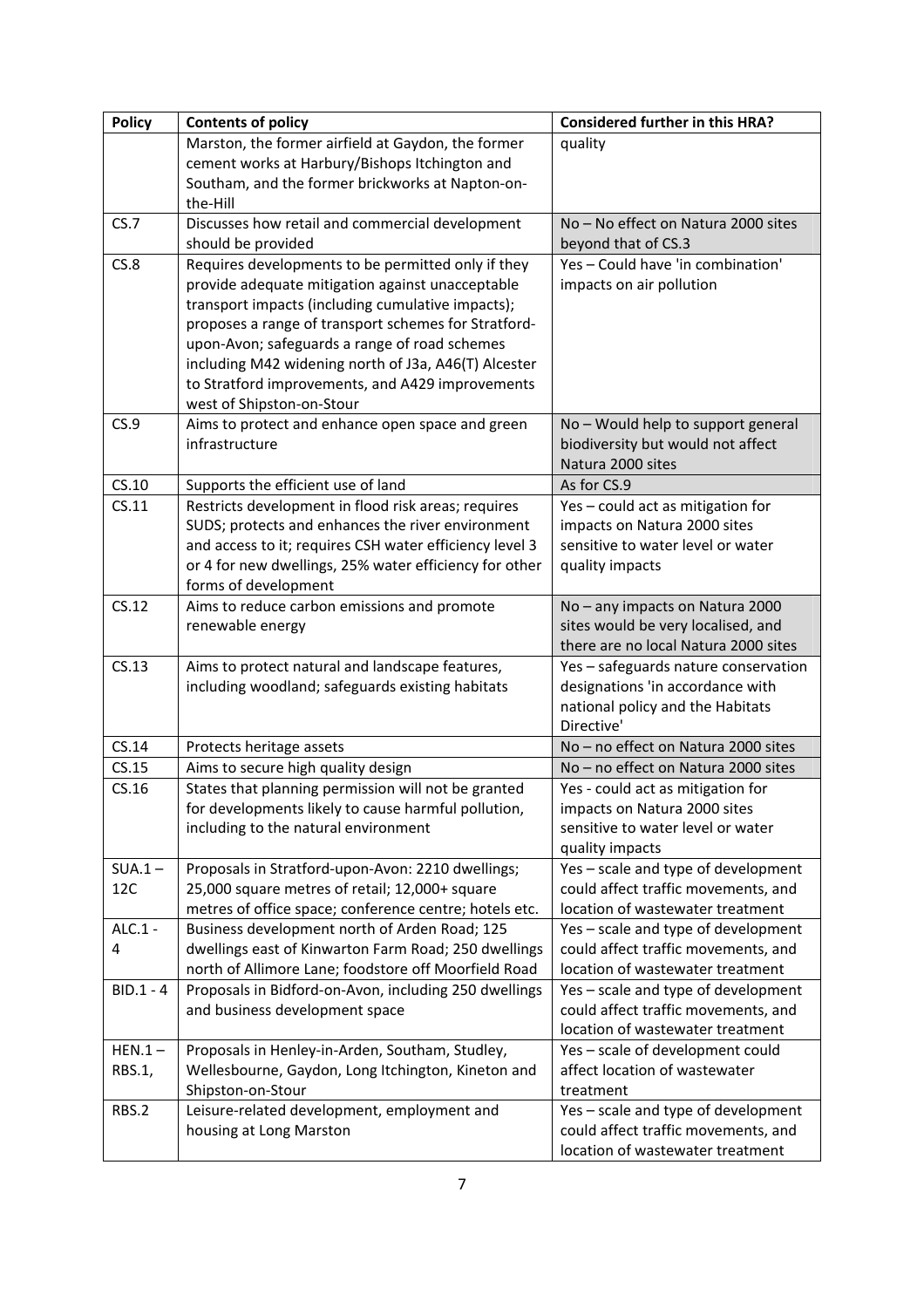| <b>Policy</b> | <b>Contents of policy</b>                     | <b>Considered further in this HRA?</b> |
|---------------|-----------------------------------------------|----------------------------------------|
| $RBS.3 -$     | Proposals near Bishops Itchington, Napton and | Yes – scale of development could       |
| REDD.1        | Redditch                                      | affect location of wastewater          |
|               |                                               | treatment                              |

## **Natura 2000 sites that could be affected by the Core Strategy**

2.3 There are no Natura 2000 sites within the boundary of Stratford‐on‐Avon District. The Natura 2000 sites initially considered for this HRA were:

- Bredon Hill SAC about 12km south-west of the district boundary
- Dixton Wood SAC about 25km south‐west of the district boundary
- Fens Pools SAC about 25km north‐west of the district boundary, in a built‐up area of Dudley
- Lyppard Grange Ponds SAC about 18km west of the district boundary, in a built‐up area of Worcester
- Severn Estuary SAC/SPA/Ramsar a large estuarine site that starts about 50km south‐west of the district boundary
- River Wye SAC located more than 50km from the district boundary and in a different river basin, but used to provide water to the district

2.4 Oxford Meadows SAC – designated for the creeping marshwort which is dependent on water levels - was originally considered because it could have been downriver of some developments proposed in the Core Strategy. However, although a small part of the river basin catchment of the River Thames, which determines the water levels at Oxford Meadows, is in the south‐east part of the district near Ratley, the Core Strategy proposes no specific development sites in this area and development in the area is likely to be limited.

2.5 Impacts Ensor's Pool SAC – designated for white‐clawed crayfish – were not analysed because it is more than 25km upstream from the edge of Stratford‐on‐Avon District. The River Clun SAC, River Dee and Bala Lake SAC, River Mease SAC and River Usk SAC were considered because they contribute to the West Midlands' water supply, but a water study for the West Midlands Regional Assembly (Treweek Environmental Consultants, 2009) has confirmed that they are not affected by water abstraction for the district.

2.6 Fens Pool SAC and Lyppard Grange Ponds SAC are designated for the great crested newt, *Triturus cristatus.* Their site integrity could be affected by land take or change of use on nearby land, recreational disturbance, water pollution, changes in water levels, and the introduction of fish.

2.7 The Severn Estuary cSAC/SPA/Ramsar site is designated for its over-wintering estuarine birds, sea and river lampreys, Twaite shad, sandbanks, estuary and Atlantic salt meadows; and because of the ecosystem functions provided by its wide range of intertidal wetland habitats. It is sensitive to changes in water level, poor water quality, and recreational pressures and disturbance.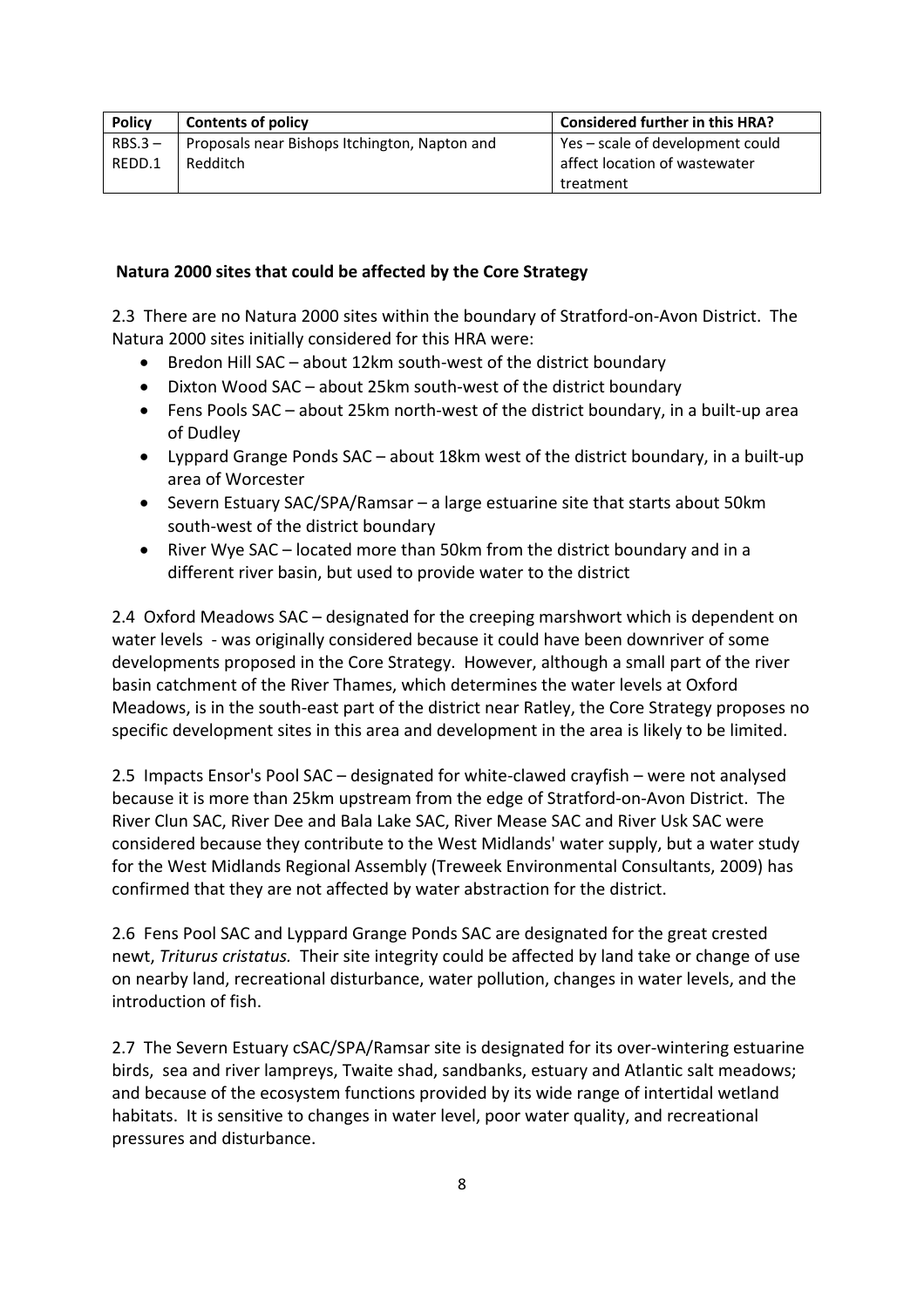2.8 The River Wye SAC is designated for its riverine habitat, transition mires and quaking bogs, white‐clawed crayfish, sea lamprey, brook lamprey, river lamprey, Twaite shad, Atlantic salmon, bullhead and otter. It is sensitive to nearby land use changes, recreational disturbance, water pollution and changes in water levels.

2.9 No further analysis was carried out for Bredon Hill SAC and Dixton Wood SAC. Both are designated for the violet click beetle, *Limoniscus violaceus.* Their site integrity could be affected by land take and invasive species (which could out‐compete the trees that host the beetle). Neither of these will be affected by the Stratford-on-Avon District Core Strategy. Although a draft version of this HRA suggested that their site integrity might be affected by air pollution linked to the Stratford‐on‐Avon District Core Strategy, Natural England has suggested that this is unlikely, and it is not discussed further in this HRA.

2.10 Table 3 summarises the key factors affecting the relevant sites' integrity.

|                          | diffuse air<br>pollution | invasive<br>species | land take,<br>land use<br>change | recrea-<br>tional dis-<br>turbance | water<br>levels | water<br>quality |
|--------------------------|--------------------------|---------------------|----------------------------------|------------------------------------|-----------------|------------------|
| Fens Pool SAC            |                          |                     |                                  |                                    |                 |                  |
| Lyppard Grange Ponds SAC |                          |                     |                                  |                                    |                 |                  |
| Severn Estuary cSAC/     |                          |                     |                                  |                                    |                 |                  |
| SPA/Ramsar               |                          |                     |                                  |                                    |                 |                  |
| River Wye SAC            |                          |                     |                                  |                                    |                 |                  |

**Table 3. Factors affecting the integrity of the Natura 2000 sites**

## **Possible 'in combination' impacts on the integrity of the Natura 2000 sites**

2.11 Both Fens Pools SAC and Lyppard Grange Ponds SAC lie more than 15km from the district boundary, and still further from the main areas where development is proposed. They lie in built‐up areas, and maintenance of their site integrity will primarily rely on how the impacts of the surrounding urban development are managed. They are not large or interesting enough from a visitor's perspective to attract additional residents from Stratford‐on‐Avon District that would increase *recreational disturbance* or lead to the *introduction of fish*. Fens Pools SAC is upriver of Stratford‐on‐Avon District, and so unaffected by potential changes in *water levels* due to the Core Strategy. As such, the Stratford‐on‐Avon District Core Strategy is unlikely to have a significant impact on Fens Pools SAC; and *its only possible impact on the integrity of Lyppard Grange Ponds SAC could be through changes in water levels in the Severn River,* which runs through Worcester. The latter is discussed further at Section 3.

2.12 The Severn Estuary cSAC/SPA/Ramsar site is located 50km or more from the district boundary as the crow flies, and further in terms of river distance. The River Avon, which (with its tributaries) runs through much of Stratford‐on‐Avon District, discharges into the River Severn at Tewkesbury, and in turn this discharges into the Severn Estuary at Frampton on Severn. The nearest recreational site to Stratford is the WWT's Slimbridge Wetland Centre, which informs visitors about the estuary, and manages visitor pressure.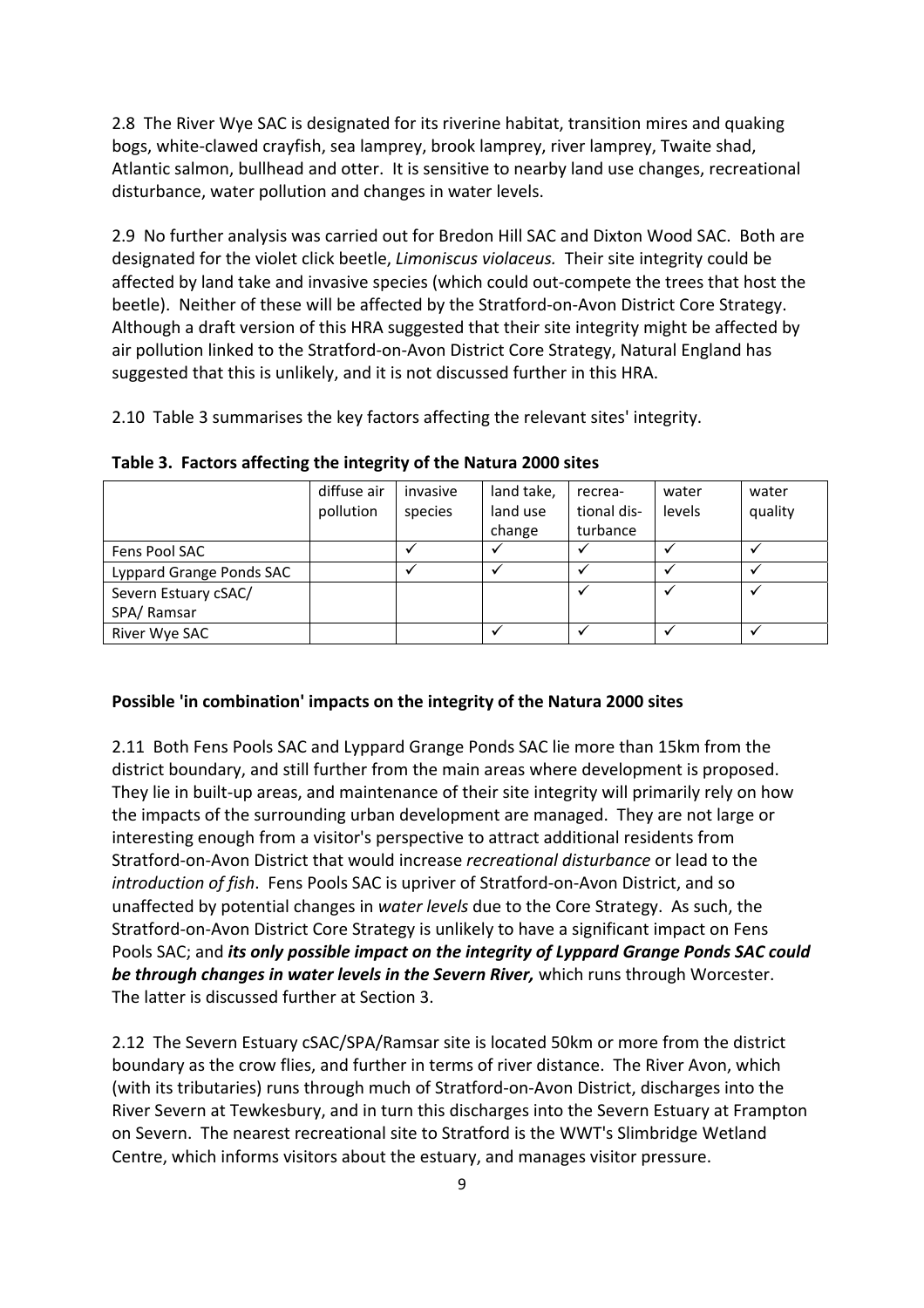*Recreational disturbance* from the additional residents of Stratford‐upon‐Avon District Council is likely to be minimal, due to the distance involved.

2.13 The JNCC's Natura 2000 forms for the Severn Estuary sites make it clear that water levels in the estuary are dominated by tidal patterns. However, *water abstraction from rivers leading to the Severn Estuary, and wastewater discharge into those rivers due to the Core Strategy could possibly have an 'in combination' impact on water quality and water levels in the estuary*. These issues are discussed in Sections 3 and 4.

2.15 For the purposes of this HRA*, the only impact considered on the River Wye SAC will be on water levels*. The SAC is too far away to be affected by land use change or recreational pressures from the Core Strategy, and is not downriver of any Stratford‐on‐Avon District related wastewater treatment works. However its integrity could potentially be affected by water abstraction for the district in combination with abstraction for other authorities in the Severn Trent Water area.

# **3. APPROPRIATE ASSESSMENT: WATER RESOURCES AT LYPPARD GRANGE SAC, SEVERN ESTUARY cSAC/SPA/RAMSAR AND RIVER WYE SAC**

## **Source**

3.1 The Stratford‐on‐Avon District Core Strategy would increase water use through policy CS.3, which promotes 7500 new dwellings, 68 ha of employment land, plus retail and office space.

3.2 Policy CS.4 states "*The release of land for development will be dependent on there being sufficient capacity within the existing local infrastructure, or necessary improvements being provided in parallel with development, to meet the additional requirements. Suitable arrangements will be put in place to improve infrastructure, services and community facilities to successfully mitigate the impact of development and integrate it with the existing community*." The supporting text to the policy lists water resources as an example of infrastructure.

3.3 Policy CS.11 states that "*All new development should demonstrate good water efficiency standards. Meeting or exceeding the minimum water conservation standard of Level 3 and 4 of the Code for Sustainable Homes will demonstrate this for new dwellings. Other forms of development should demonstrate water efficiency savings of at least 25%*", although it does not specify what the 25% should be better than. CS.13 states that "*Proposals should [safeguard] existing habitats... in accordance with... the Habitats Directive*".

## Pathway

3.4 A Water Cycle Study recently carried out for the district (Halcrow, 2010) notes that most of Stratford‐on‐Avon District's water is supplied by Severn Trent Water's Severn Resource Zone, with a small amount supplied by Severn Trent Water's Birmingham Resource Zone and South Staffordshire Water Plc. The study does not consider the latter because it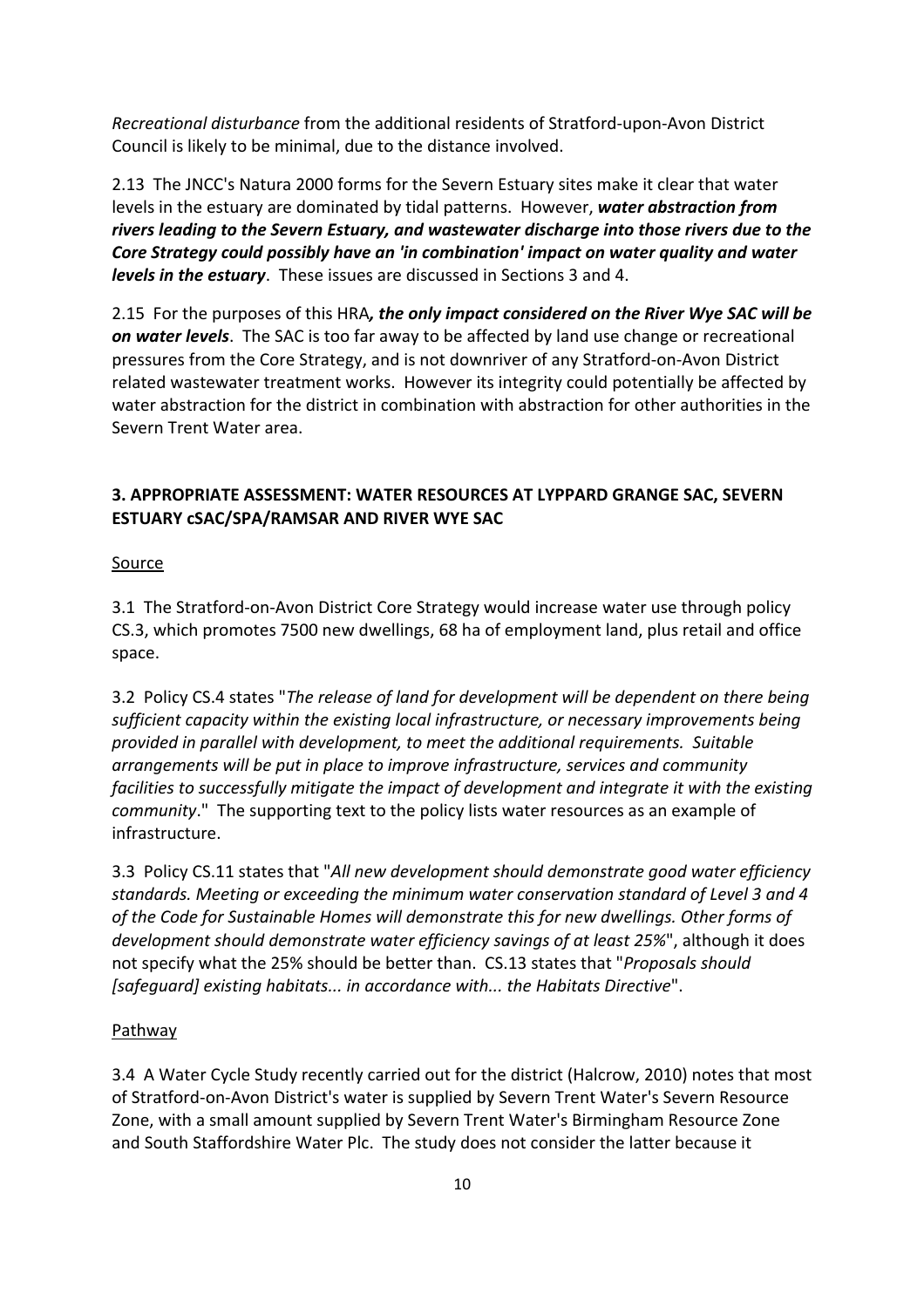accounts for only 0.6% of Warwickshire's water supply. Severn Trent Water moves water between its resource zones and also imports much of its water.

3.5 The River Severn is a major source of water for the West Midlands region. There are currently five major abstraction points. Water levels in the Severn Estuary cSAC/SPA/ Ramsar site and Lyppard Grange SAC could be affected if water from the River Severn is over‐abstracted, and the River Wye SAC could be affected if water from the River Wye is over‐abstracted.

## Receiver, including in‐combination impacts

3.6 There are already significant in‐combination impacts on the Severn Estuary sites and the other SACs due to water abstraction, and further impacts are expected in the future. Increased abstraction from the River Severn at Ombersley was proposed in Severn Water's draft Water Resources Management Plan but was withdrawn because of its potential to affect the Severn Estuary sites (Treweek Environmental Consultants, 2009).

3.7 The HRA for the South West Regional Spatial Strategy stated that it was not possible to conclude that no effects on the integrity of the Severn Estuary sites will occur on the basis of the draft RSS, but considered that sufficient safeguards are available at lower tiers of plan‐ making and through other regulatory mechanisms to ensure that no adverse effects will occur. However that HRA was for 461,200 homes rather than the 592,460 currently being mooted in the Proposed Changes to the RSS (28.5% more).

3.8 The HRA for the West Midlands Regional Spatial Strategy (GOWM, 2009) stated that water supply is a problem for the region, and that this would be assessed in a separate study. That study (Treweek Environmental Consultants, 2009) concluded that, without the results from the Environment Agency review of consents, the Restoring Sustainable Abstraction sensitivity analysis and the HRA for the Severn Trent's Water Resource Management Plan, it was not possible to say with certainty that the RSS would not have an adverse effect on Natura 2000 sites, in particular the Severn Estuary sites. It recommended that

- Local authorities should engage in early consultation with water companies and the Environment Agency on site allocations to ensure that development is located in water resource zones where there is surplus water available after the required sustainability reductions. Mandatory water cycle studies would demonstrate this;
- A commitment should be enshrined in LDFs that development must be conditional on assured water supplies from sources that would not have an adverse effect on Natura 2000 sites.

3.9 A subsequent Water Cycle Study for Warwickshire of March 2010 (Halcrow, 2010) concluded that "*there is a continued supply‐demand risk in Severn WRZ which worsens over the forecast period. Supply‐demand balance became negative in 2006/0 and remains negative thereafter. By [2020] shortfall is 70Ml/d. By 2034/35 shortfall is 100Ml/d.*" The Water Cycle Study was unable to assess the implications of growth at Stratford‐on‐Avon for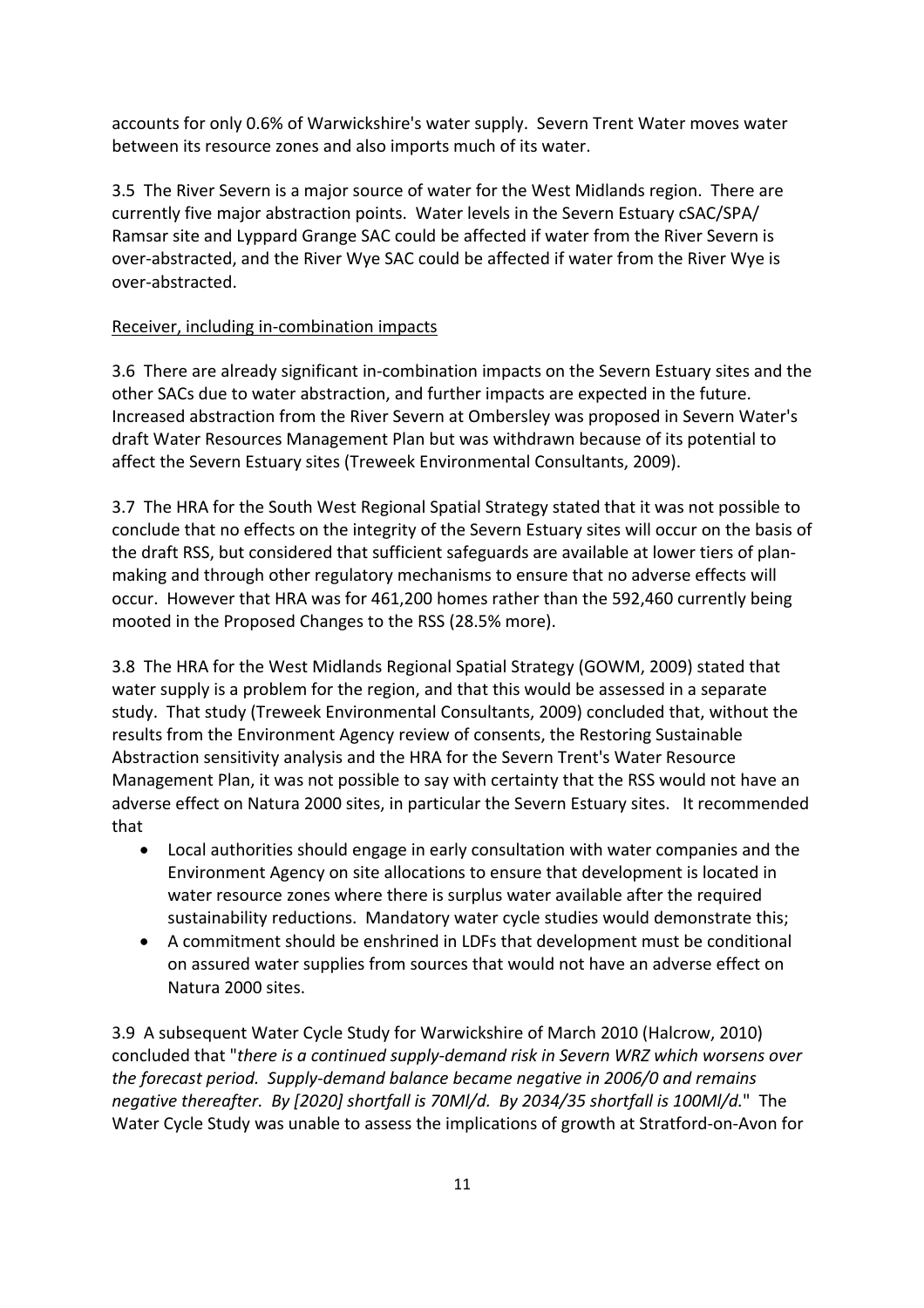water supply infrastructure, since Severn Trent Water had not yet sent the requisite information.

# Conclusion

3.10 Neither the Water Cycle Study for Warwickshire nor the water study prepared for the West Midlands RSS have been able to specify circumstances under which development in the West Midlands can proceed without possible significant 'in combination' impacts on several Natura 2000 sites. As such, unless Severn Trent Water can confirm that this can happen, it must be assumed that 7,500 new homes and additional commercial/retail development in Stratford‐on‐Avon District could cause significant 'in combination' impacts on the integrity of Natura 2000 sites.

3.11 Ways of dealing with this issue are to

- 1. wait until further studies by Severn Trent Water provide greater certainty; and/or
- 2. hold discussions with the Environment Agency and Severn Trent Water regarding possible headroom for abstraction; and/or
- 3. require new development to be 'water neutral': to produce all of its own water through e.g. rainwater collection and greywater recycling, or to reduce water use off site (e.g. in existing homes) by the same amount as the additional water used on site; and/or
- 4. make any development conditional on assured water supplies from sources that would not have an adverse effect on Natura 2000 sites.

The third approach would be in clear conformity with the spirit of the Habitats Directive, would provide certainty to developers and would ensure that the Core Strategy is internally coherent, but would clearly be very onerous for developers and may not be acceptable to GOWM.

# **4. APPROPRIATE ASSESSMENT: WATER QUALITY AT SEVERN ESTUARY cSAC/SPA/RAMSAR**

## Source

4.1 The Stratford-on-Avon District Core Strategy could increase the wastewater and surface water run-off produced by the district through policies CS.2, CS.3 and CS.6, which promote 7500 new dwellings, 68 ha of employment land, plus retail and office space, primarily at Stratford‐upon‐Avon but also at Alcester, Shipston‐on‐Stour, Southam and other villages in the district; and through the detailed proposals policies which recommend where much of this development should be located.

4.2 All of the proposals for Alcester (ALC.1 – ALC.4) require foul and surface water drainage to be kept independent from the existing deficient network; it is not clear how this could be done or whether this is feasible at all. All of the proposals for Bidford-on-Avon (BID.1 –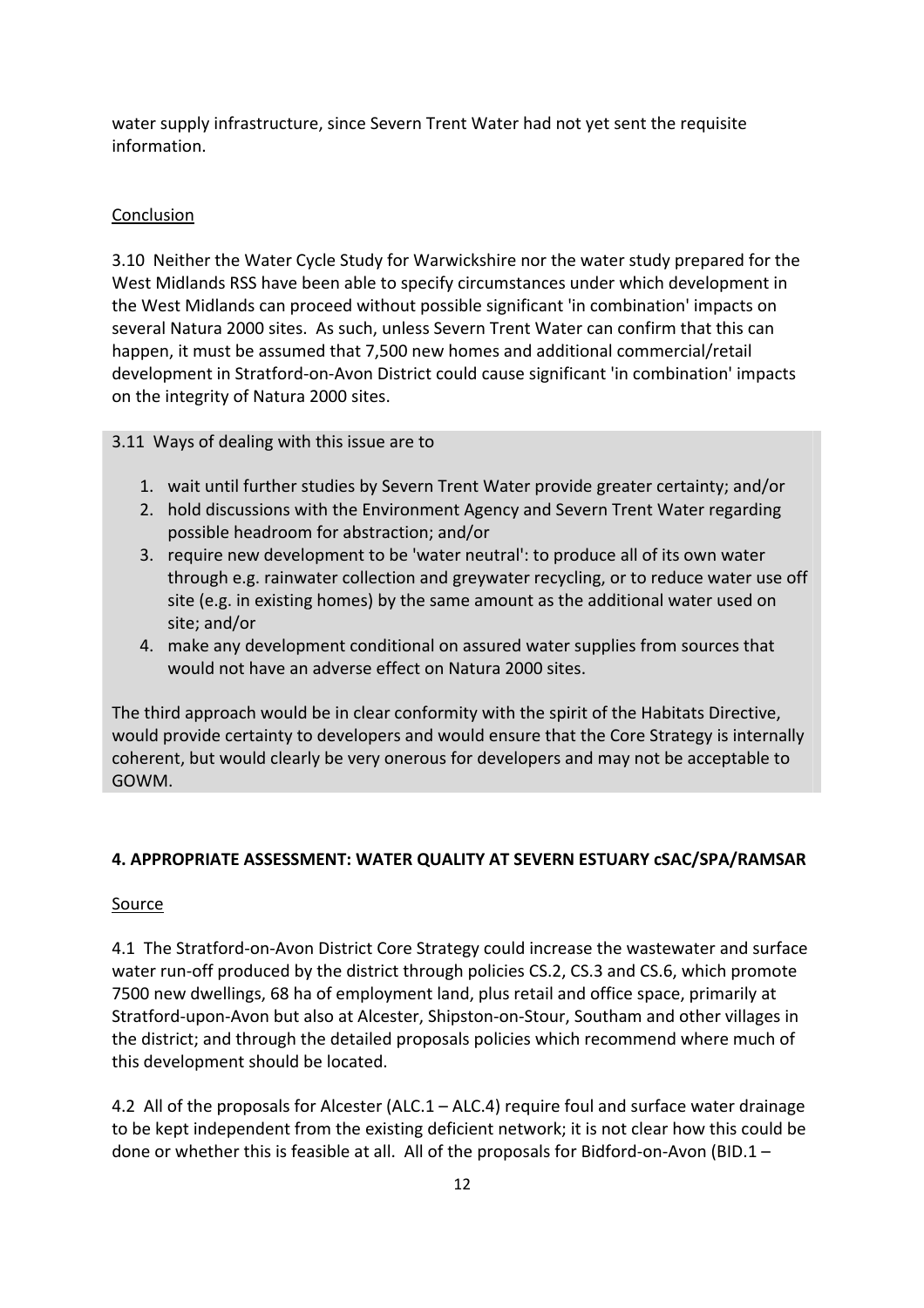BID.4) require developments to incorporate necessary improvements to the drainage/sewerage system. Proposal SHIP.1 (north and south of Campden Road) requires inclusion of appropriate drainage measures to ensure that pollution of the River Stour is not increased. Proposal SUA.11 (South of Kipling Road) requires measures to ensure that water quality and quantity in Rushbrook does not deteriorate. Proposal SUA.14A (north of Bishopton Lane) requires the development to have a positive impact on the water environment.

4.3 Policy C.4 states "*The release of land for development will be dependent on there being sufficient capacity within the existing local infrastructure, or necessary improvements being provided in parallel with development, to meet the additional requirements. Suitable arrangements will be put in place to improve infrastructure, services and community facilities to successfully mitigate the impact of development and integrate it with the existing community*." The supporting text to the policy lists wastewater treatment as an example of infrastructure.Policy CS.11 requires sites of over 1 hectare to be designed to limit their surface water discharge rate to the original Greenfield run‐off rates, and all developments to incorporate Sustainable Drainage Systems.CS.13 states that "*Proposals should [safeguard] existing habitats... in accordance with... the Habitats Directive*".

## Pathway

4.4 Wastewater from the new developments would be piped to wastewater treatment works (WWTWs) where it would be treated and discharged into a nearby river, along with other diffuse pollution. The Water Cycle Study for the district (Halcrow, 2010) listed the wastewater treatment works (WWTW) that are currently receiving water from the district. They all ultimately discharge into the River Avon, which in turn discharges into the River Severn at Tewkesbury, and the Severn cSAC/SPA/Ramsar site at Frampton on Severn:

Alcester WWTW  $\rightarrow$  River Arrow  $\rightarrow$  River Avon about 10km downstream

Bidford-on-Avon WWTW → River Arrow → River Avon <1km

Itchen Bank WWTW  $\rightarrow$  River Itchen  $\rightarrow$  River Leam about 11km  $\rightarrow$  River Avon about 20km

Kineton WWTW  $\rightarrow$  River Dene  $\rightarrow$  River Avon about 15km

Redditch (Spernal) WWTW  $\rightarrow$  River Arrow  $\rightarrow$  River Avon about 10km

Shipston Fell Mill WWTW  $\rightarrow$  River Stour  $\rightarrow$  River Avon about 20km

Stratford-Milcote WWTW → River Avon

Wellesbourne WWTW  $\rightarrow$  River Dene  $\rightarrow$  River Avon about 1.5km

Wootton Wawen WWTW  $\rightarrow$  River Alne  $\rightarrow$  River Arrow about 9km  $\rightarrow$  River Avon about 11km

4.5 This list does not include small rural WWTWs. Although these could cumulatively have a negative impact on the integrity of the River Severn, and should be considered as part of the overall management of wastewater for the district, no significant development is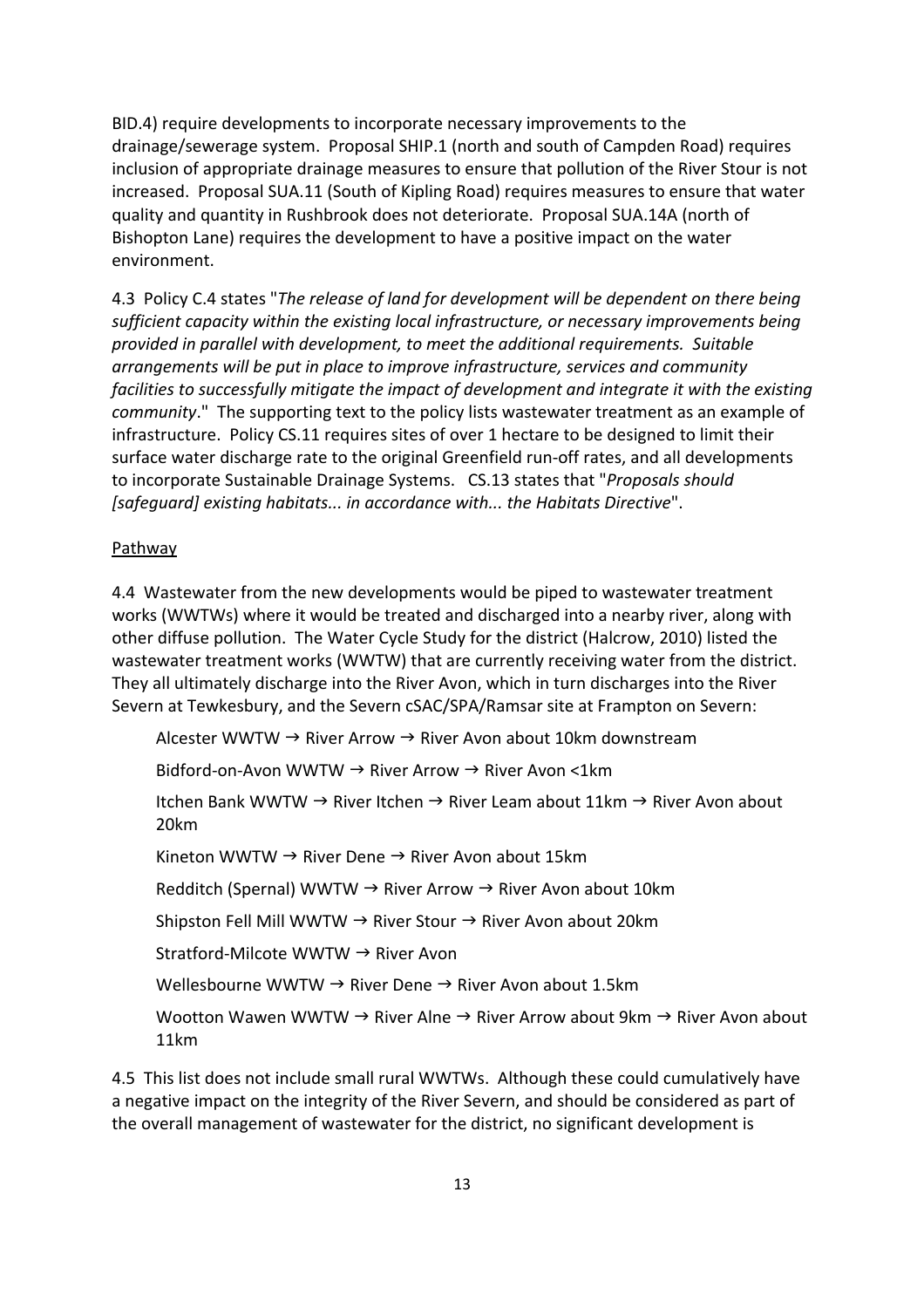planned that would affect these works, and as such they are individually unlikely to have a significant impact.

# Receiver

4.6 The River Basin Management Plan for the Severn (Environment Agency, 2009) identifies point source pollution from sewage works, reduced flow due to unsustainable water abstraction, and diffuse pollution from urban sources as being some of the key issues facing the river basin. Only 11% of the water bodies in the Warwickshire Avon catchment ‐ in which the district lies and which feeds into the River Severn - are currently at good ecological status or potential, and this is not expected to improve by 2015, due in large part to discharges at some wastewater treatment works. For the whole Severn catchment, 29% of water bodies are at good or better ecological status or potential now, and between 32% and 37% are expected to be in 2015.

4.7 The JNCC Natura 2000 form for the Severn Estuary SAC lists industrial pollution as a possible vulnerability, but that for the Ramsar does not.

## In‐combination impacts

4.8 The proposed development of 500 new dwellings and a 'leisure hub' at Long Marston will generate wastewater, which will presumably go to the Stratford-Milcote WWTW. This has spare capacity.

4.9 The Panel Report for the West Midlands Regional Spatial Strategy of September 2009 recommends that 397,900 additional dwellings should be built in the West Midlands between 2006 and 2026, including 57,500 in Birmingham, 7,000 in Redditch, and 11,000 in Worcester City. The HRA for the RSS concludes that:

"*The Severn system is under considerable pressure for water supply and is under investigation by the EA as part of the Habitats Directive Review of Consents. Increased abstraction, including that arising from the RSS, has the potential to affect the qualifying features of the Severn Estuary SAC due the current and future tension between providing water supply for new housing and maintaining minimum flows. Water quality impacts are also possible due to increasing surface water run‐off, the adequacy of water treatment infrastructure and the possibility of reduced flow concentrating pollutants in the watercourse*" (WMRA, 2009).

4.10 The Proposed Changes to the Regional Spatial Strategy for the South West propose that 592,460 additional buildings should be built in the South West to 2026, including 36,500 in Bristol City, 11,500 in Gloucester, and 14,600 in Tewkesbury. All of these drain into the Severn Estuary. The HRA for a previous version of that RSS with lower housing numbers (South West Regional Assembly, 2007) concluded that the draft RSS could have significant 'in combination' impacts on the Severn Estuary sites due to the Environment Agency Review of Consents process not being complete. It also noted that 'the EA has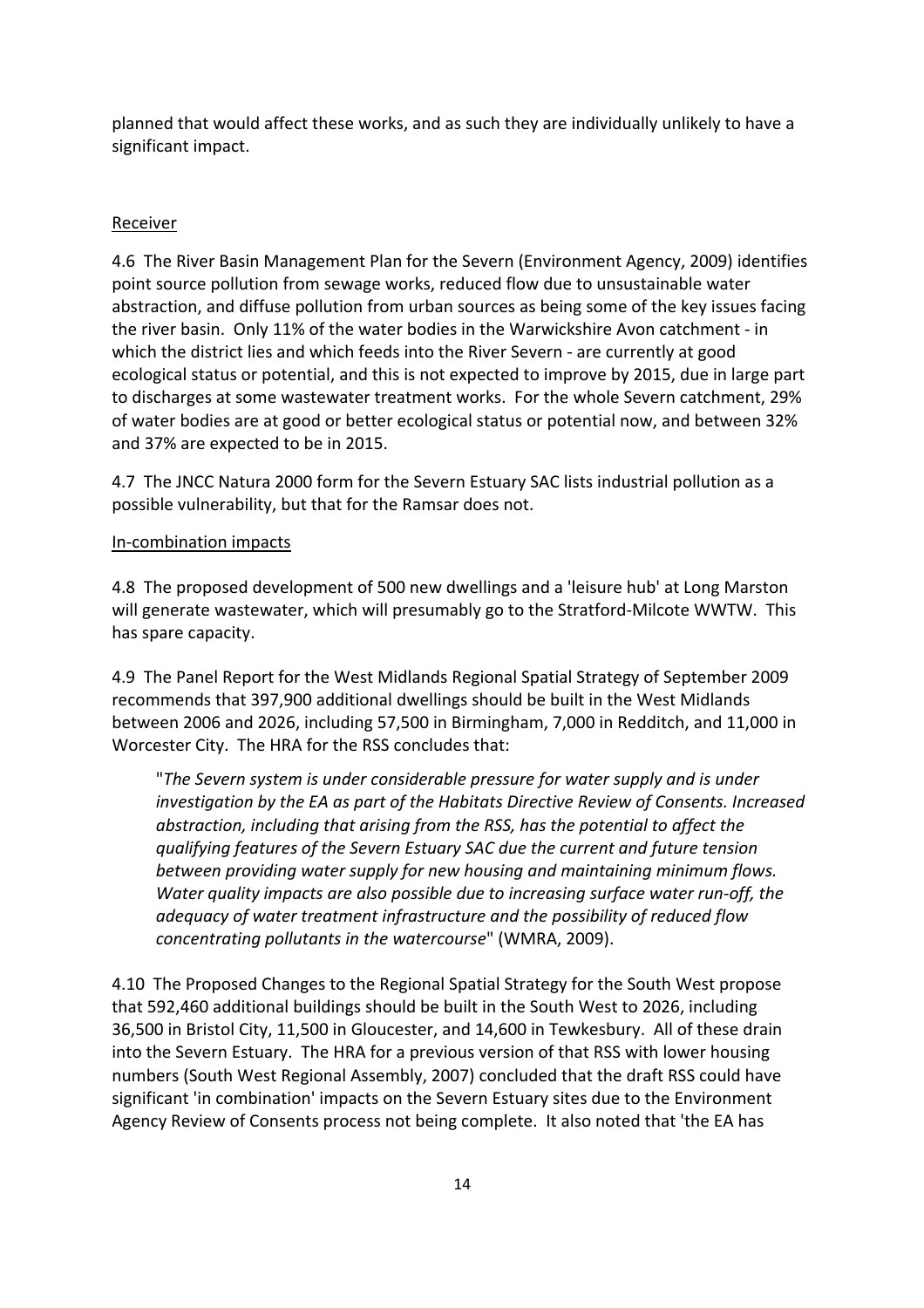advised it is likely that there will be some existing consented discharges which are adversely affecting the site'.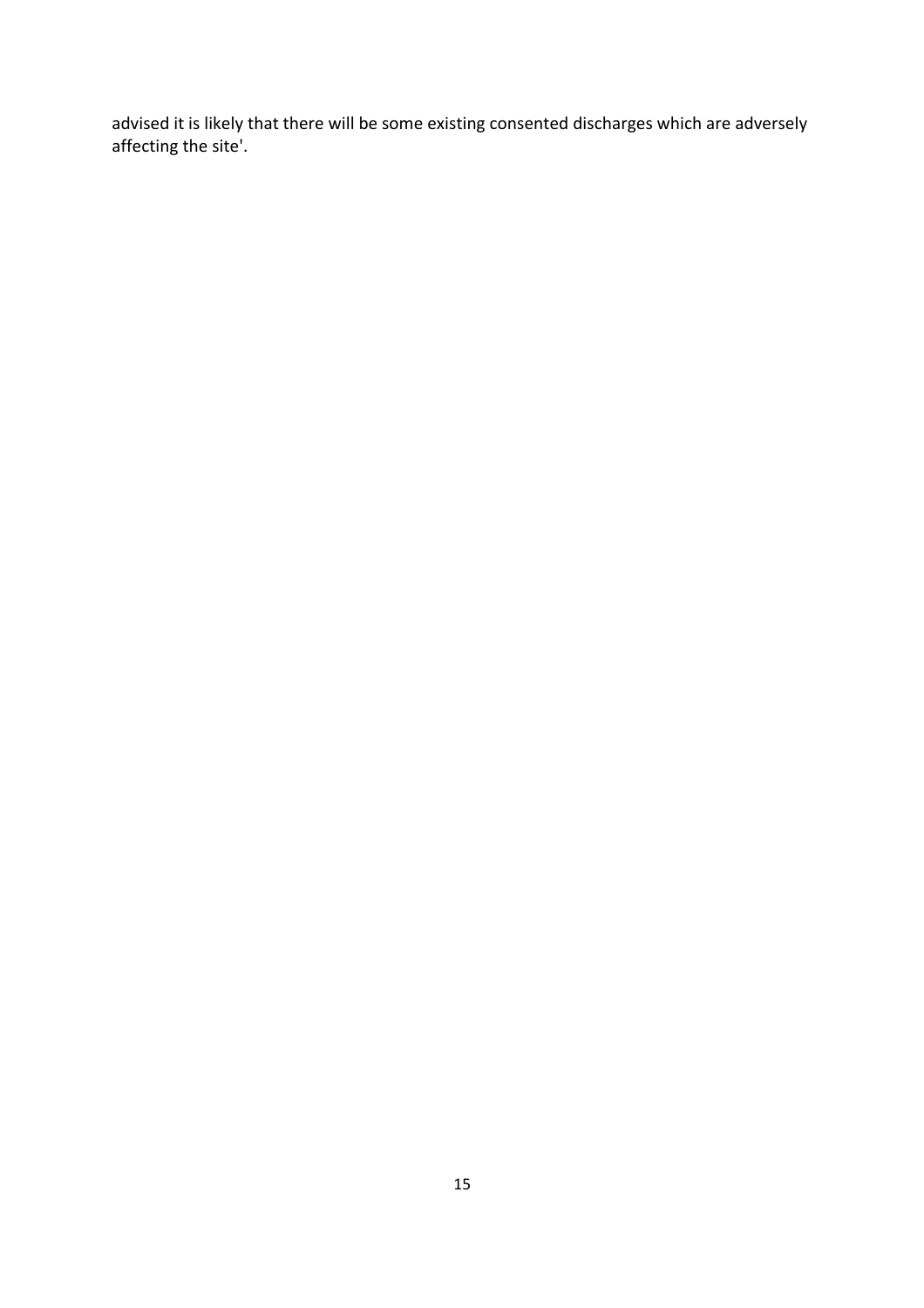# **Conclusions**

4.11 The points above suggest that the Stratford‐on‐Avon District Core Strategy, in combination with other plans and projects, could have a significant impact on the integrity of the Severn sites due to worsening water quality.

4.12 The Water Cycle Study for the district (Halcrow, 2010) has identified whether the WWTWs in the district could accept further growth. Focusing on strategic allocations, which would comprise 4355 of the 7500 homes proposed for the district, the study considered whether the strategic allocations would cause the environmental capacity at each WWTW to be breached. It identifies WWTWs that can accept wastewater from further development ('green'), works that are already at capacity ('red'), and works that are marginal in terms of their ability to accept all of the proposed growth ('amber'). Table 5 summarises the study's findings, updated to include those allocations proposed in the February 2010 version of the strategy (which comprise 3770 homes, not 4355).

| <b>WWTW</b><br>name | <b>Estimated spare</b><br>hydraulic capacity | <b>Proposed allocations*</b>    | <b>Proposed mitiga-</b><br>tion measures in<br><b>Core Strategy</b> |                                       |
|---------------------|----------------------------------------------|---------------------------------|---------------------------------------------------------------------|---------------------------------------|
|                     |                                              | ALC.1 - North of Arden Road     | employment<br>only                                                  | Foul and surface<br>water drainage to |
|                     |                                              | ALC.2 - East of Kinwarton Farm  | 125                                                                 | be kept                               |
| Alcester            | 2310                                         | Road                            |                                                                     | independent from                      |
|                     |                                              | ALC.3 - North of Allimore Lane  | 250                                                                 | the existing                          |
|                     |                                              | ALC.4 - Land off Moorfield      | food store                                                          | deficient network                     |
|                     |                                              | Road                            |                                                                     |                                       |
|                     |                                              | BID.1 - Friday Furlong,         | 125                                                                 | Incorporate                           |
|                     |                                              | Waterloo Road                   |                                                                     | necessary                             |
| Bidford-on-         | 575                                          | BID.2 - North of Bramley Way    | 50                                                                  | improvements to                       |
| Avon                |                                              | BID.3 - North of Salford Road   | 75                                                                  | the drainage/                         |
|                     |                                              | $BID.4 - Land to east of$       | business                                                            | sewerage system                       |
|                     |                                              | Waterloo Park Industrial Estate | devel. only                                                         |                                       |
|                     | <b>Additional treat-</b>                     | SOU.1 - West and East of        | 200                                                                 |                                       |
|                     | ment capacity is                             | <b>Banbury Road</b>             |                                                                     |                                       |
|                     | expected to be                               | SOU.2 - West of Coventry        | 100                                                                 |                                       |
|                     | needed to                                    | Road, Southam                   |                                                                     |                                       |
|                     | accommodate                                  | SOU.3 - High Street             | $15 + \text{retail}$                                                |                                       |
| <b>Itchen Bank</b>  | proposed levels of                           | RBS.3 - Former Southam          | employment                                                          |                                       |
|                     | development, but                             | Cement Works, Long              | etc. incl.                                                          |                                       |
|                     | <b>STW</b> do not                            | Itchington                      | leisure                                                             |                                       |
|                     | envisage problems                            | RBS.4 - Former Harbury          | no clear                                                            |                                       |
|                     | in providing this                            | Cement Works, Bishops           | number                                                              |                                       |
|                     | additional capacity                          | Itchington                      |                                                                     |                                       |
|                     | This WWTW has no                             |                                 | 75                                                                  |                                       |
| Kineton             | spare capacity but a                         | KIN.1 - North of Banbury Road   |                                                                     |                                       |
|                     | revised consent                              |                                 |                                                                     |                                       |
|                     | which must be met                            |                                 |                                                                     |                                       |

**Table 5. Estimated spare hydraulic capacity of WWTWs v. proposed strategic allocations** (based on Halcrow (2010), updated to reflect Feb. 2010 Core Strategy)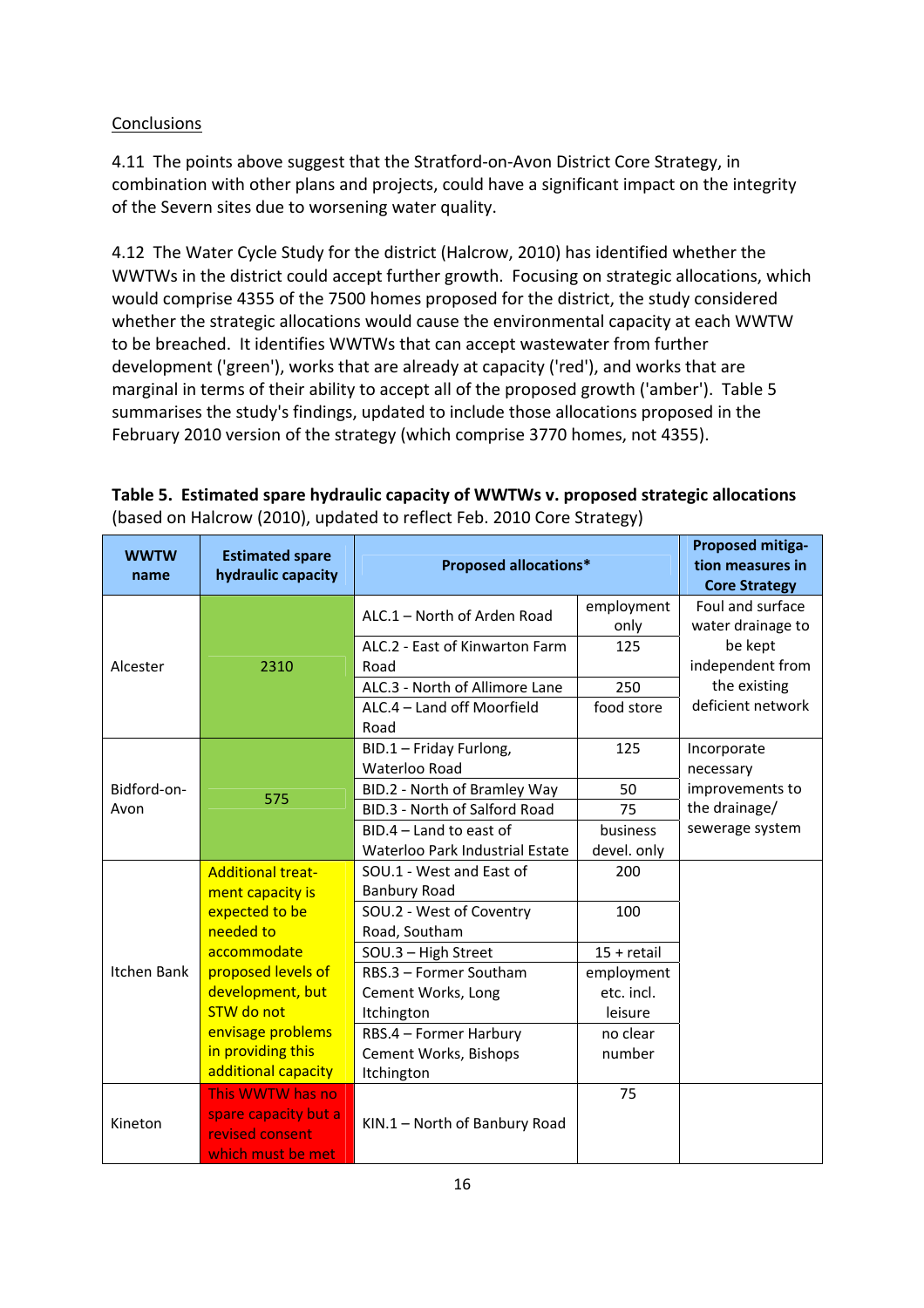| <b>WWTW</b><br>name   | <b>Estimated spare</b><br>hydraulic capacity                                                                                                | <b>Proposed allocations*</b>                                               | <b>Proposed mitiga-</b><br>tion measures in<br><b>Core Strategy</b> |                                                                                                                            |
|-----------------------|---------------------------------------------------------------------------------------------------------------------------------------------|----------------------------------------------------------------------------|---------------------------------------------------------------------|----------------------------------------------------------------------------------------------------------------------------|
|                       | by 2015 will allow<br>up to 150 dwellings                                                                                                   |                                                                            |                                                                     |                                                                                                                            |
| Redditch<br>(Spernal) | Significant extra<br>capacity                                                                                                               | STUD.1 - West of Birmingham<br>Road<br>REDD.1 - Winyates Green<br>Triangle | $75 +$<br>business<br>employment<br>only                            |                                                                                                                            |
| Shipston<br>Fell Mill | 697                                                                                                                                         | SHIP.1 - North and South of<br>Campden Road                                | $250 +$<br>business                                                 | Inclusion of appro-<br>priate drainage<br>measures to en-<br>sure that pollution<br>of the River Stour<br>is not increased |
| Stratford-<br>Milcote | There is significant<br>hydraulic capacity at                                                                                               | SUA1 - Western Road/ Wharf<br>Road                                         | $50+$<br>business                                                   |                                                                                                                            |
|                       | this WWTW<br>although parts of                                                                                                              | SUA.2 - Rother Street/ Grove<br>Road                                       | $50 + \text{retail}$<br>etc.                                        |                                                                                                                            |
|                       | the treatment<br>process are close to                                                                                                       | SUA.3 - Bridgeway/Bridgefoot                                               | retail etc.<br>only                                                 |                                                                                                                            |
|                       | capacity. However                                                                                                                           | SUA.4 - Town square                                                        | $25 + \text{retail}$                                                |                                                                                                                            |
|                       | there are                                                                                                                                   | SUA.5 - Former Cattle Market,                                              | $150 +$ office                                                      |                                                                                                                            |
|                       | mothballed assets                                                                                                                           | Alcester Road                                                              | etc.                                                                |                                                                                                                            |
|                       | at this site which                                                                                                                          | SUA.6 - North of Banbury Road                                              | 75                                                                  |                                                                                                                            |
|                       | can be brought back<br>on-line to provide<br>additional capacity,<br>and STW do not<br>anticipate any issues<br>which would<br>prevent this | SUA.7 - West of Shottery                                                   | $800 + local$<br>centre etc.                                        | Enhance the<br>ecological value of<br>the Shottery Brook<br>corridor                                                       |
|                       |                                                                                                                                             | SUA.8 - South of Alcester Road                                             | employment<br>only                                                  | Protect ponds and<br>watercourse<br>within the site                                                                        |
|                       | additional capacity<br>from being provided                                                                                                  | SUA.9 - Egg Packing Station,<br><b>Bishopton Lane</b>                      | 80                                                                  |                                                                                                                            |
|                       |                                                                                                                                             | SUA.10 - Land off Bishopton                                                | railway                                                             |                                                                                                                            |
|                       |                                                                                                                                             | Lane                                                                       | statn                                                               |                                                                                                                            |
|                       |                                                                                                                                             | SUA.11 - South of Kipling Road                                             | 100                                                                 | Include measures<br>to ensure that<br>water quality and<br>quantity in<br>Rushbrook does<br>not deteriorate                |
|                       |                                                                                                                                             | SUA.12 - Milestone Road                                                    | nursing<br>home                                                     |                                                                                                                            |
|                       |                                                                                                                                             | SUA.13 - East of Shipston<br>Road                                          | food store<br>etc.                                                  |                                                                                                                            |
|                       |                                                                                                                                             | SUA.14A - North of Bishopton<br>Lane                                       | 500                                                                 | All built develop-<br>ment to have a<br>positive impact on<br>the water environ.                                           |
|                       |                                                                                                                                             | $SUA.14B - West of$<br>Birmingham Road                                     | 80 + leisure<br>centre                                              |                                                                                                                            |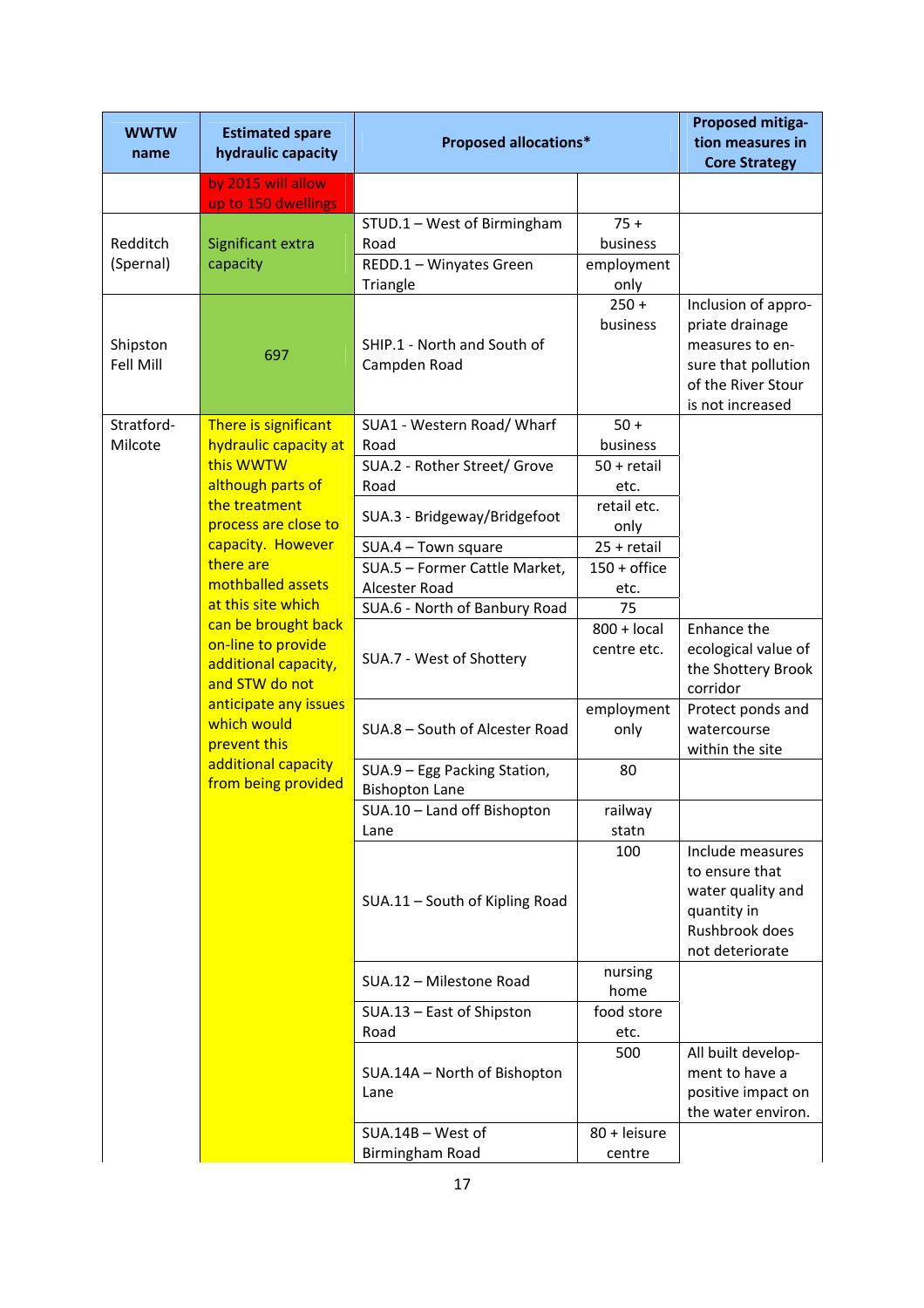| <b>WWTW</b><br>name | <b>Estimated spare</b><br>hydraulic capacity                                                                                                                                                                                             | <b>Proposed allocations*</b>                         |                         | <b>Proposed mitiga-</b><br>tion measures in<br><b>Core Strategy</b> |
|---------------------|------------------------------------------------------------------------------------------------------------------------------------------------------------------------------------------------------------------------------------------|------------------------------------------------------|-------------------------|---------------------------------------------------------------------|
|                     |                                                                                                                                                                                                                                          | SUA.14C - East of Birmingham<br>Road                 | 200                     |                                                                     |
|                     | This WWTW has<br>minimal spare capa-                                                                                                                                                                                                     | WELL.1 - East of Ettington<br>Road                   | 175                     |                                                                     |
| Welles-<br>bourne   | city and minimal<br>capacity to improve<br>quality. Capacity<br><i>improvements</i><br>would be needed to<br>accommodate<br>c380** dwellings                                                                                             | WELL.2 - Horticultural<br>Research International     | employment<br>etc. only |                                                                     |
|                     | <b>STW expect the</b><br><b>WWTW to be able</b>                                                                                                                                                                                          | HEN.1 - Former cattle market,<br><b>Warwick Road</b> | $20 + other$            |                                                                     |
| Wootton<br>Wawen    | to accommodate<br>the proposed<br>number of new<br>dwellings, although<br>parts of the process<br>are close to capaci-<br>ty. If additional<br>capacity is needed,<br><b>STW do not envi-</b><br>sage any problems<br>in providing this. | HEN.2 - West of Bear Lane                            | $25 +$<br>business      |                                                                     |
| Other<br>smaller    |                                                                                                                                                                                                                                          | Likely to be limited spare capacity at all these     |                         |                                                                     |
| <b>WwTW</b>         | ?                                                                                                                                                                                                                                        | works, as they are generally small                   |                         |                                                                     |

\* does not include RBS.1 Gaydon site, RBS.2 Former engineer resources depot, Long Marston; or RBS.5 Former Napton Brickworks, as we were unclear about what WWTW these would discharge to \*\* The Water Cycle Study was based on an earlier version of the Core Strategy which planned for 380 new homes

4.13 Table 5 suggests that most of the housing allocations proposed in the Stratford‐on‐ Avon District Core Strategy – notably those in and near Stratford‐upon‐Avon – can be adequately accommodated through spare capacity at existing WWTWs, through the provision of additional capacity, or by bringing mothballed assets back on line. The study concludes that

"*WwTW capacity is likely to be exceeded at Kineton, Itchen Bank and Wellesbourne WwTW due to growth. However, the proposed AMP5 [Severn Trent Water Asset Management Plan for period 2010‐2015] schemes at these works should provide sufficient capacity to accommodate the proposed growth. Stratford DC should confirm the level and phasing of development with [Severn Trent Water] to ensure that adequate infrastructure provision is provided prior to development*.":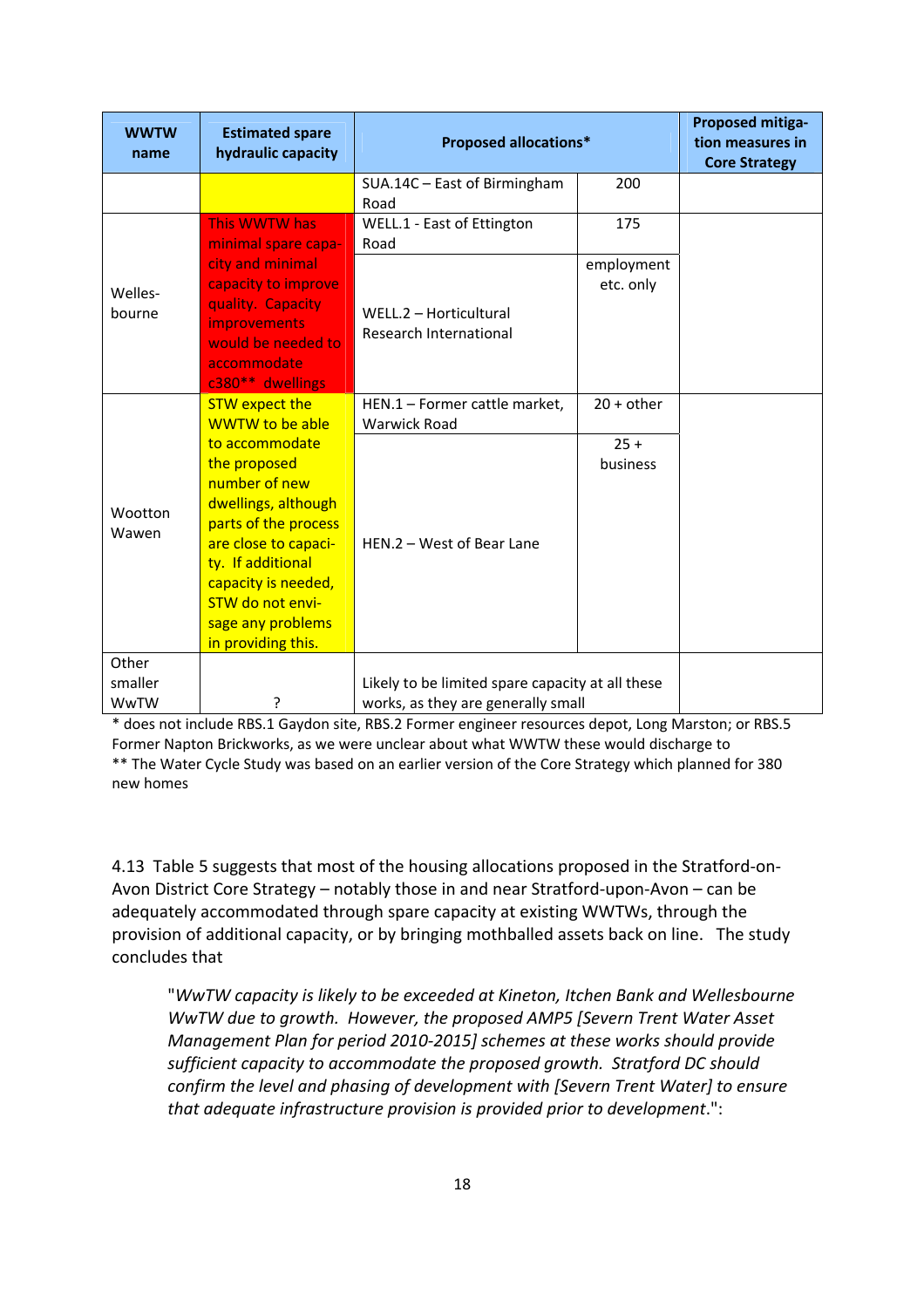4.14 The Water Cycle Study (Halcrow, 2010) also considered whether the scale of development proposed in the Core Strategy would lead to exceedances of the WWTW consented dry weather flows, which are needed to achieve good ecological status as required by the Water Framework Directive. The Environment Agency sets discharge consents based on the ecological sensitivity of the receiving watercourse, and specifies a maximum flow and a minimum effluent quality that the WWTW has to achieve to meet water quality targets without causing environmental damage. The Water Cycle Study argues that "*if growth will not cause a breach of the current consented [dry water flow] then it is fair to assume that there will not be deterioration of planned water quality (that is the water quality the Environment Agency expect if a WwTW was discharging at its [dry water flow] and discharge consent)*" (Halcrow, 2010).

4.15 Table 6 shows the consented available capacity of each WWTW, and whether the allocations proposed by the Core Strategy of February 2010 would exceed this capacity. Capacity at Kineton is already exceeded, capacity at Wellesbourne would be exceeded in the period 2015‐2020, and capacity at Itchen Bank could be exceeded if a significant number of non‐strategic developments are approved as well as the strategic allocations.

| <b>WWTW</b>          | consented<br>available<br>capacity | strategic<br>allocations | will capacity be exceeded with strategic<br>allocations only?                                                                                |
|----------------------|------------------------------------|--------------------------|----------------------------------------------------------------------------------------------------------------------------------------------|
| Alcester             | 2603                               | 375                      | no                                                                                                                                           |
| Bidford-on-Avon      | 884                                | 250                      | no                                                                                                                                           |
| Itchen Bank          | 381                                | 315                      | not with strategic allocations, although<br>additional (non-strategic allocation)<br>dwellings could lead to exceedances                     |
| Kineton              | $-239$                             | 75                       | yes, already exceeded                                                                                                                        |
| Redditch (Spernal)   | 9188                               | 75                       | no                                                                                                                                           |
| Shipston Fell Mill   | 486                                | 250                      | no                                                                                                                                           |
| Stratford-Milcote    | 9332                               | 2210                     | no                                                                                                                                           |
| Wellesbourne         | 112                                | 175                      | yes in AMP6 (2015-2020) for strategic<br>allocations (175), sooner if additional<br>(non-strategic allocation) dwellings are<br><b>built</b> |
| <b>Wootton Wawen</b> | 2004                               | 45                       | no                                                                                                                                           |

**Table 6. Consented available capacity of WWTW v. proposed strategic allocations** (based on Halcrow (2010), updated to reflect Feb. 2010 Core Strategy)

4.16 Table 5 shows the water quality related mitigation measures put forward in the Core Strategy for each proposed allocation. Although Policy C.4 requires the provision of adequate local infrastructure, the current proposals for site allocations do not identify the wastewater treatment infrastructure needed.

4.17 Given all of these points, it is not possible to state that the February 2010 draft of the Core Strategy will not have a significant 'in combination' impact on the integrity of the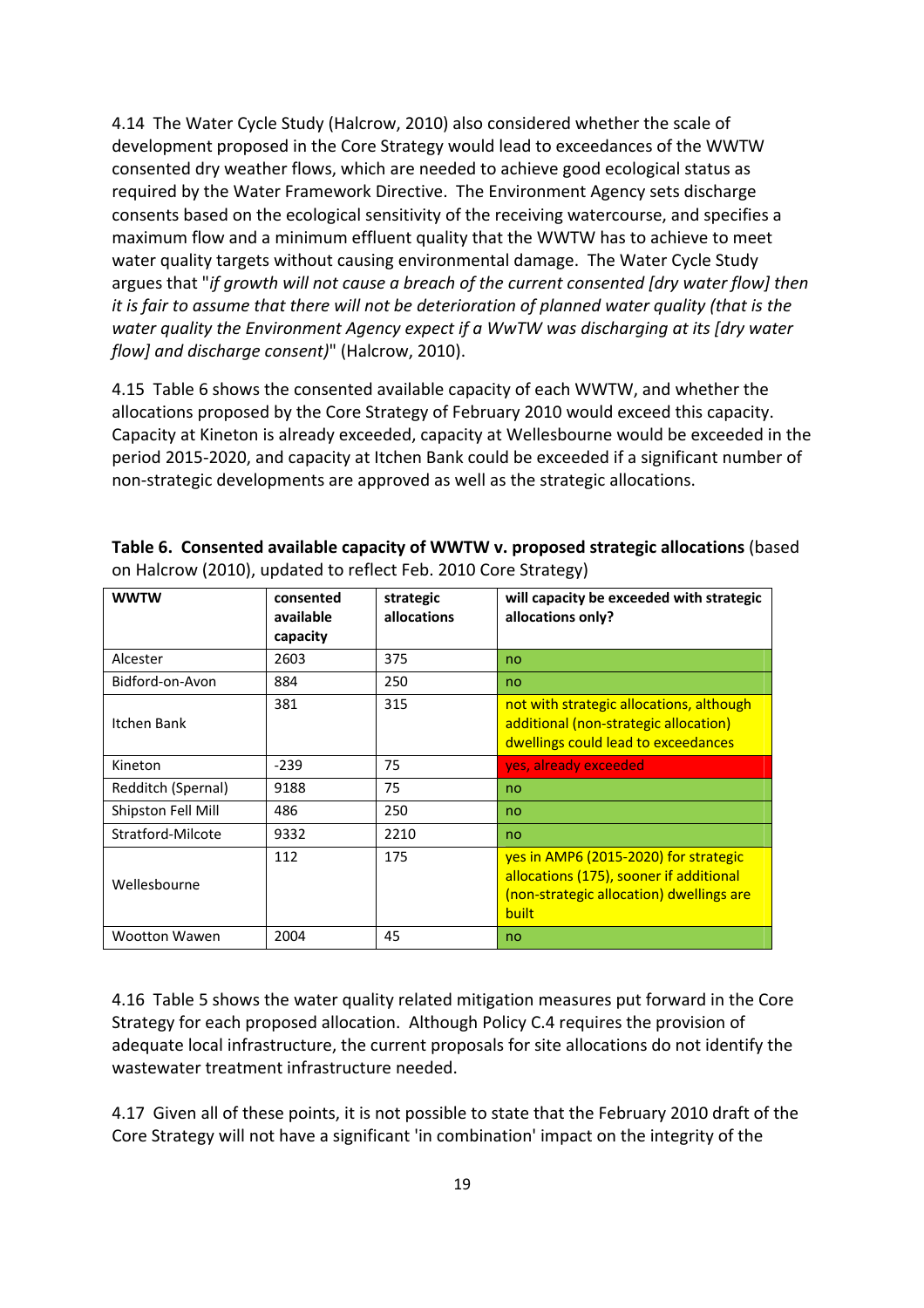Severn Estuary sites on grounds of water pollution. Constraints at Kineton WWTW are particularly acute.

4.18 We recommend that Stratford‐on‐Avon District Council should:

- Not permit any more housing at Kineton until Severn Trent Water has carried out its AMP5 works at the Kineton WWTW, and make any future housing allocations (e.g. KIN.1) dependent on the completion of such works
- Ensure that no more than 112 new homes (strategic allocation plus other) are built in the Wellesbourne WWTW catchment until Severn Trent Water has carried out its AMP6 works at the Wellesbourne WWTW.
- If more than 381 new homes (strategic allocation plus other) are built in the Itchen Bank WWTW catchment, make additional development dependent on provision of additional capacity at the WWTW.
- Hold discussions with the Environment Agency and Severn Trent Water regarding possible headroom for wastewater treatment
- Consider allocating strategic development where WWTWs have significant additional capacity, e.g. Alcester, Stratford‐Milcote and Wootton Wawen. Additional development could also be considered for the Redditch WWTW catchment area, subject to Redditch Borough Council not filling up the significant spare capacity at that works
- Liaise with Severn Trent Water about any other significant development proposals, including those affecting smaller WWTWs, to ensure that WWTW capacity is adequate and provided in a timely manner.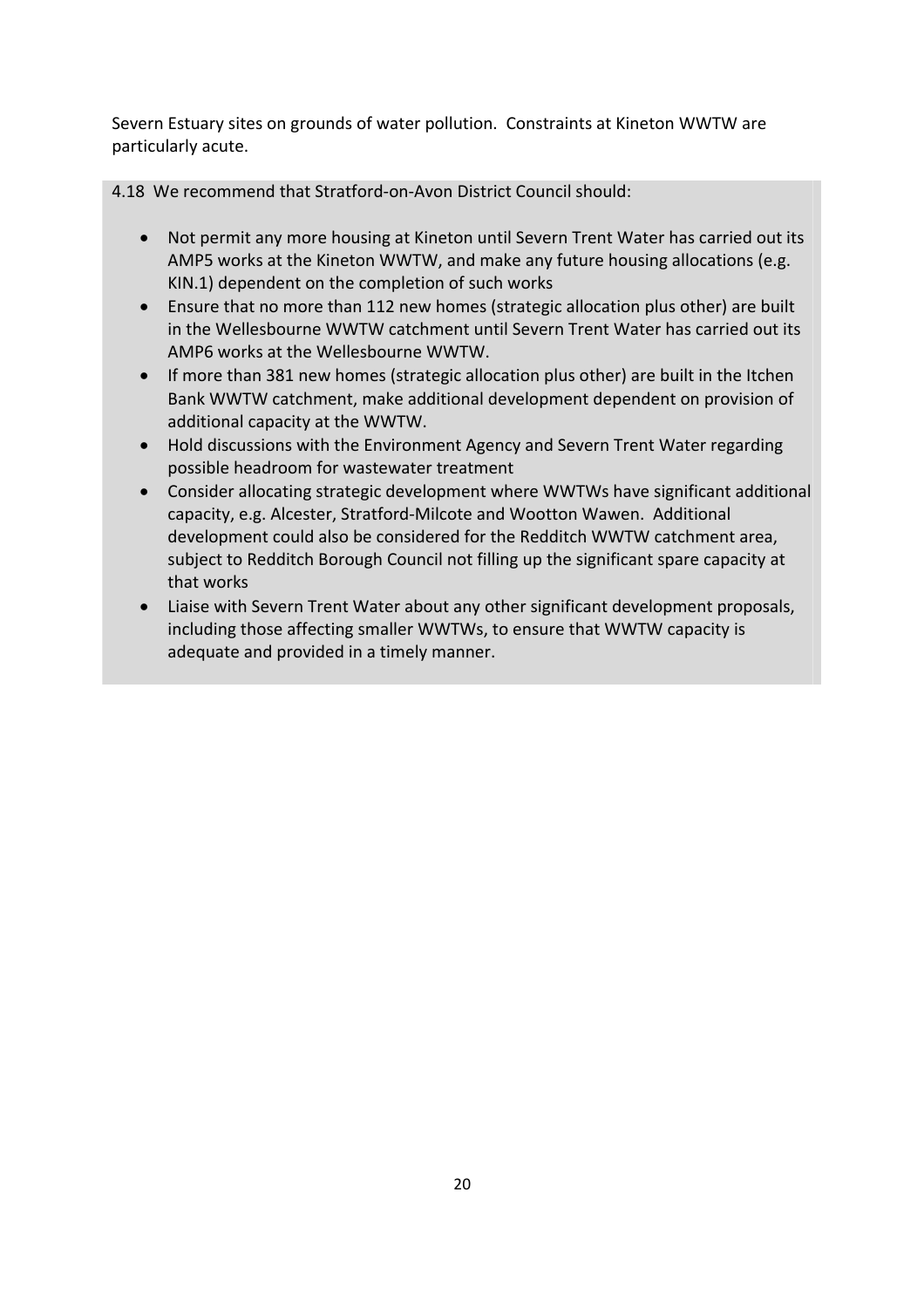# **REFERENCES**

- Air Pollution Information System, www.apis.ac.uk.
- Air Quality Expert Group (2007) *Trends in primary nitrogen dioxide in the UK,* www.defra.gov.uk/environment/airquality/publications/primaryno2‐ trends/pdf/executive‐summary.pdf
- Defra (2007). *Passenger transport emissions factors: Methodology paper,* www.defra.gov.uk/environment/business/envrp/pdf/passenger‐transport.pdf
- Environment Agency (Dec. 2009) *Water for life and livelihood: River Basin Management Plan Severn River Basin District*, http://wfdconsultation.environment‐ agency.gov.uk/wfdcms/en/severn/Intro.aspx
- Government Office for the South West (2008) *The draft revised Regional Spatial Strategy for the South West incorporating the Secretary of State's Proposed Changes*, gosw.limehouse.co.uk/portal/regional\_strategies/drss?pointId=109242
- Government Office for the West Midlands (March 2009) *Development of Options for the West Midlands RSS in Response to the NHPAU Report, Volume 7: Updated HRA Assessment Report*,

www.gos.gov.uk/497745/docs/260727/285505/841461/zzwmrssnlphraupdated

- Grice, S., T. Bush, J. Stedman, K. Vincent, A. Kent, J. Targa and M. Hobson (2006) Baseline Projections of Air Quality in the UK for the 2006 Review of the Air Quality Strategy, report to Defra and others,
	- www.airquality.co.uk/reports/cat16/0604041040\_baselineprojectionsreport5.pdf
- Halcrow (Feb. 2010) *Warwickshire sub‐region Water Cycle Study: Scoping and outline draft final report*
- Joint Nature Conservation Committee, *Protected Sites*, www.jncc.gov.uk
- National Atmospheric Emissions Inventory (Oct. 2009) *Air quality pollutant inventories for England, Scotland, Wales and Northern Ireland: 1990 – 2007*, www.airquality.co.uk/reports/cat07/0910211141\_DA\_AQ\_Inventory\_Report\_2007\_mai ntext\_Issue1.pdf
- South West Regional Assembly (2007) *Habitats Regulations Assessment of the Draft Regional Spatial Strategy for the South West, Final report*, http://www.swcouncils.gov.uk/nqcontent.cfm?a\_id=2655
- Treweek Environmental Consultants (April 2009) *Impact of Housing Growth on Water Supply and Water Quality at European sites – Update to information contained within the West Midlands RSS Phase II Revision HRA*.
- West Midlands Regional Spatial Strategy: Phase Two Revisions, Report of the Panel (September 2009), www.wmra.gov.uk/documents/wmrssphase2panelreport.pdf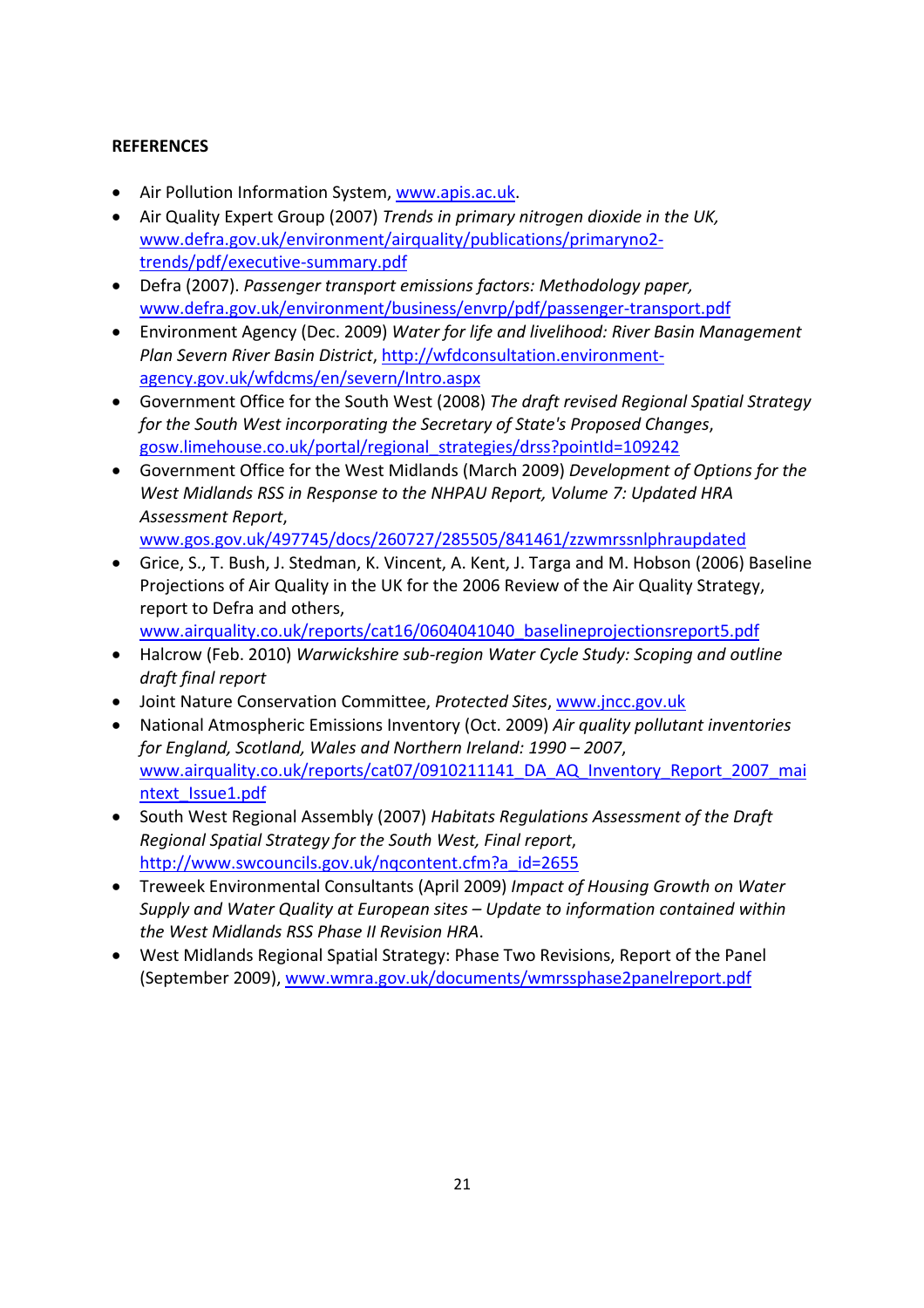## **APPENDIX A. NATURA 2000 SITE INFORMATION**

### **Fens Pools SAC**

#### **Reason for designation:**

Annex II: *Triturus cristatus* (great crested newt), for which this is considered to be one of the best areas in the UK

#### **Site conservation objectives:**

Subject to natural change, to maintain, in favourable condition, *Triturus cristatus*

#### **Vulnerability**

The newt population at this site is dependent on the control of fish, maintenance of adequate water quality given an urban catchment, and the protection of surrounding terrestrial habitat from major ground disturbance. The vulnerability of the breeding ponds is being reduced through factors such as desiccation, human disturbance, fish introductions and pollution by expanding the number of ponds in the current cluster. This action will also help mitigate the populations' relative isolation resulting from its urban setting. The post-industrial origins of much of the site's surface material means that land contamination could be a possible future issue.

#### **Key factors affecting site integrity:**

- Land-take or change of use on surrounding habitats need to maintain sufficient terrestrial habitat suitable for newts. Development that reduces or fragments the available terrestrial habitats for newts would be a significant negative factor.
- Recreational disturbance is cited as a vulnerability of the site in the original SAC citation.
- Water quantity: sufficient ponds suitable for breeding newts are essential for maintaining the site's status.
- Water quality is a threat, given the urban surroundings.
- Appropriate management: trees shading ponds need to be controlled to retain suitable habitat for newts.
- Invasive/non‐native species: the introduction of fish has potential to damage the populations of newts in individual ponds; fish predating newts.

#### **Lyppard Grange Ponds SAC**

#### **Reason for designation:**

Annex II: *Triturus cristatus* (great crested newt), for which this is considered to be one of the best areas in the UK

#### **Site conservation objectives:**

To maintain, in favourable condition, the habitats for the population of Great crested newt (*Triturus cristatus*)

#### **Vulnerability**

This site is composed of two ponds in an area of public open space surrounded by residential development. The site is vulnerable to the effects of recreational pressure from the public and in particular the introduction of fish, which affect the suitability of ponds as breeding habitats for great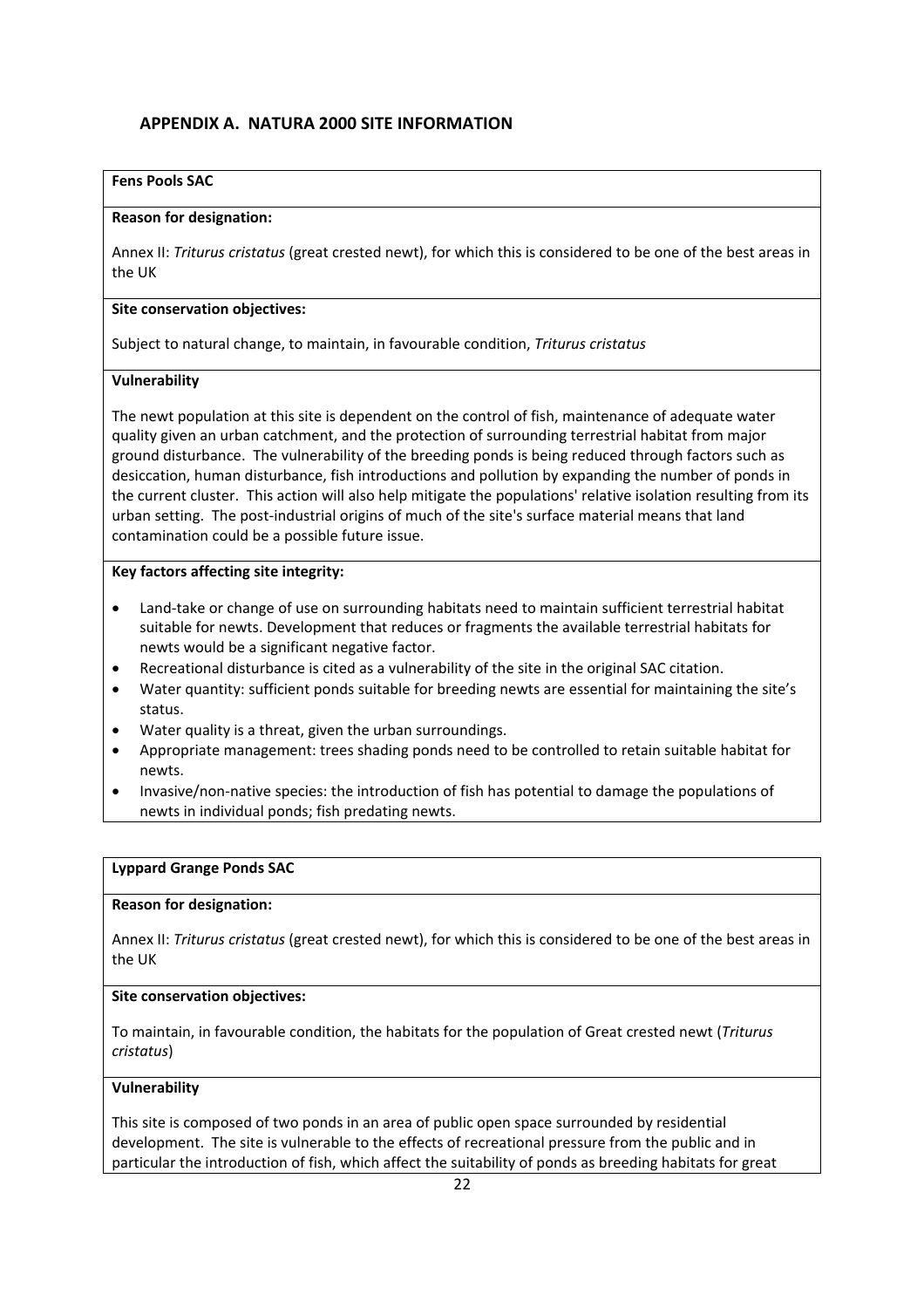crested newts. One of the ponds is currently overrun with sticklebacks which is affecting the long‐term survival of the newt population at the current level. A series of measures, including the notification of the site as an SSSI, development of a management plan, the implementation of an action plan to remove stickleback and construction of hibernacula and refugia and water management systems, are being undertaken to secure the conservation of the newt population.

#### **Key factors affecting site integrity:**

- Land-take or change of use on surrounding habitats need to maintain sufficient terrestrial habitat suitable for newts. Development that reduces or fragments the available terrestrial habitats for newts would be a significant negative factor.
- Recreational disturbance is cited as a vulnerability of the site in the original SAC citation.
- Water quantity: sufficient ponds suitable for breeding newts are essential for maintaining the site's status.
- Water quality is a threat, given the urban surroundings.
- Appropriate management: trees shading ponds need to be controlled to retain suitable habitat for newts.
- Invasive/non‐native species: the introduction of fish has potential to damage the populations of newts in individual ponds; fish predating newts.

#### **Seven Estuary / Môf Hafren cSAC**

#### **Reason for designation:**

*Petromyzon marinus* (sea lamprey), *Lampetra fluviatilis* (river lamprey) and *Alosa fallax* (Twaite shad), for which the area is considered to be one of the best areas in the UK

Sandbanks which are slightly covered by sea water all the time and reefs, for which the area is considered to support a significant presence

Estuaries and Atlantic salt meadows, for which the area is considered to be one of the best areas in the UK

#### **Conservation objective:**

To maintain the designated interest features in favourable condition.

#### **Vulnerability**

The conservation of the site features is dependent on the tidal regime. The tidal range in the Severn Estuary is the second‐highest in the world and the scouring of the seabed and strong tidal streams resul in natural erosion of the habitats and presence of high sediment loads. The estuary is therefore vulnerable to large‐scale interference, mainly as a result of human actions. These include land‐claim, aggregate extraction, physical developments such as barrage construction and other commercial construction activities, flood defences, industrial pollution, oil spillage and tourism‐based activities and disturbance.

#### **Key factors affecting site integrity:**

All habitats

 The Severn Estuary has an extreme type of hydrodynamic and sedimentary regime and these determine the type of habitat and species present. The management of the Severn Estuary must ensure that these factors are not unduly influenced by anthropomorphic activities.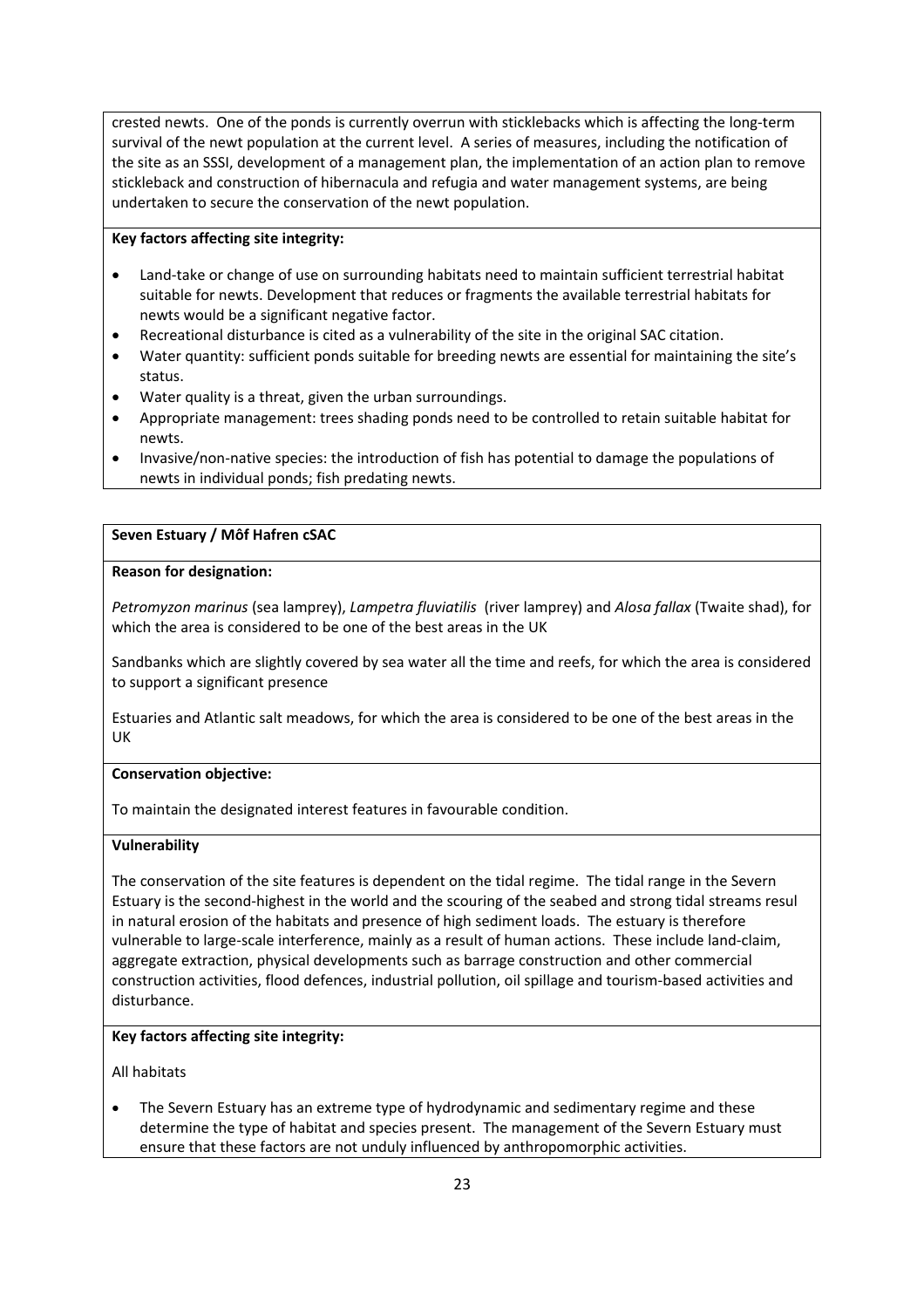- These are dynamic habitats and this need to be taken account of when managing the site. Management needs to create space to enable landward roll-back to take place in response to sealevel rise. This should also allow the system to be dynamic and retain the flexibility to respond to associated changes, such as the movement of physical features within the system, e.g. migrating subtidal sandbanks.
- The habitats within this site are highly sensitive to inorganic fertilisers and pesticides, applications of which should be avoided both within the site itself and in adjacent areas. Herbicides may be useful in targeting certain invasive species, but should be used with extreme care.

## Atlantic saltmeadows

- Grazing by domestic livestock is particularly significant in determining the structure and species composition of the habitat type and in determining its relative value for plants, for invertebrates and for wintering or breeding waterfowl. Where there is no history of grazing, the saltmarsh should be able to maintain itself and no grazing should be introduced.
- Creeks absorb tidal energy and assist with the delivery of sediment into saltmarshes. The efficiency of this process depends on creek pattern. Creek density is controlled by vegetation cover, suspended sediment load and tidal influence. Management may be required to ensure there is no change in creek density.
- Manage the levels of human activities to ensure disturbance stays within acceptable levels.

#### Estuaries

 Sediment flows and fluxes affecting the estuary are of particular importance for estuarine processes and ecology. The morphology of the estuary is constantly changing due to the complex hydrodynamics. The management of the site has to take this into account and ensure that these changes stay within acceptable limits.

## Mudflats and sandflats

 Avoidance of disturbance from human activities, for example, bait digging, dog walking and wildfowling.

Fish

- Rivers within the Severn estuary should be managed in such a way to ensure their natural structure and form is maintained to support a natural flow regime that will provide resting pools for fish, conserve the quality of the riverbed as fish spawning habitat, and avoid the creation of artificial barriers to the passage of migratory fish.
- Any exploitation of fish populations or other native animals or plants should be at a sustainable level, without manipulation of the river's natural capacity to support them or augmentation by excessive stocking.
- Water quality is an important factor in maintaining healthy fish populations and the management of the site should take this into account.

## **Severn Estuary SPA**

## **Reason for designation:**

Article 4.1: Over winter the area regularly supports *Cygnus columbianus bewickii* (Bewick's Swan)

Article 4.2: Over winter the area regularly supports Anas strepara (Gadwall), Anser albifrons albifrons (White‐fronted goose), *Calidris alpina alpine* (Dunlin), *Tadorna tadorna (*Shelduck) and *Tringa*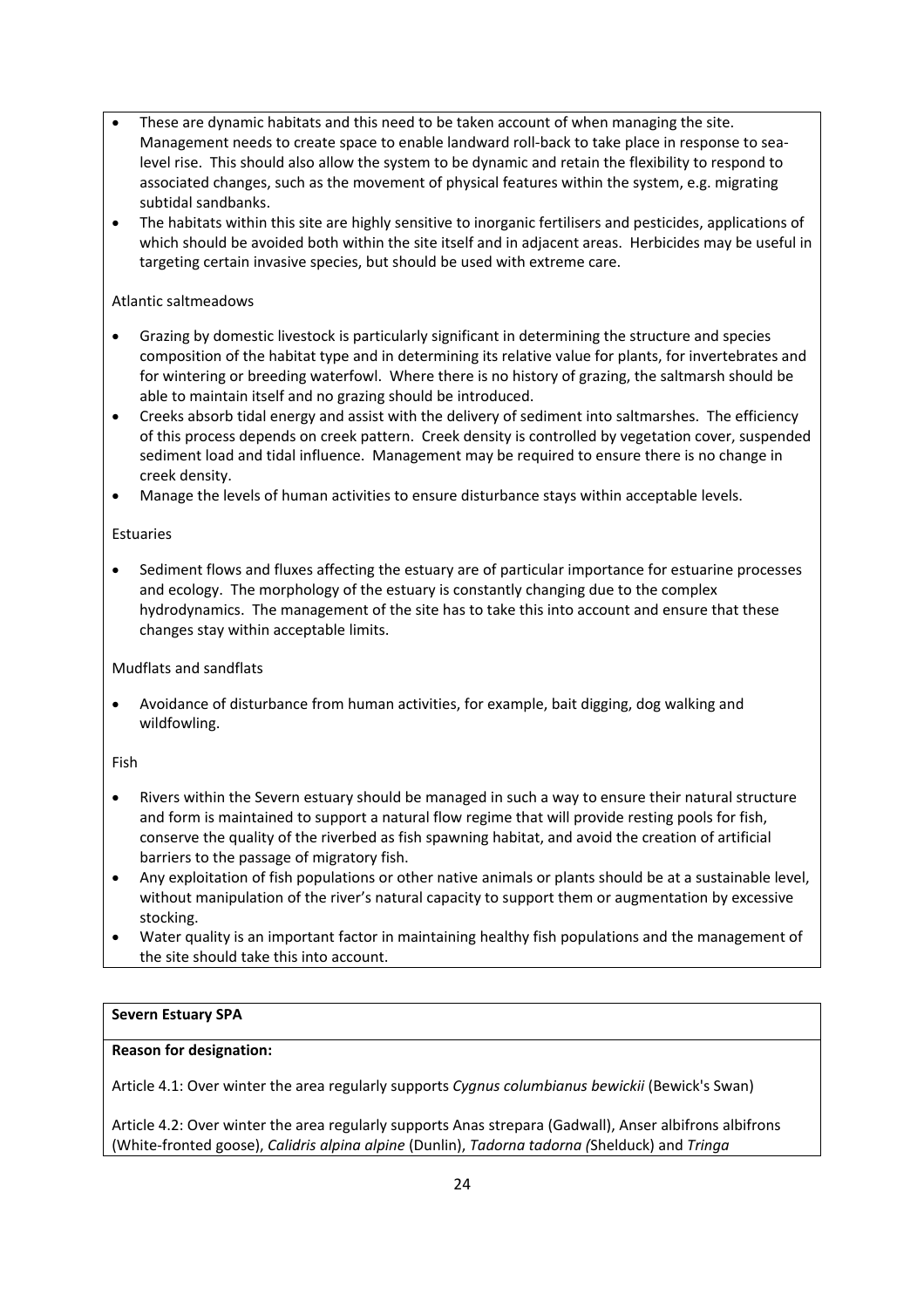#### *tetanus*(Redshank)

## Over winter the area regularly supports 84317 waterfowl

## **Vulnerability**

The conservation of the site features is dependent on the tidal regime. The tidal range in the Severn Estuary is the second‐highest in the world and the scouring of the seabed and strong tidal streams result in natural erosion of the habitats and presence of high sediment loads. The estuary is therefore vulnerable to large scale interference, mainly as a result of human actions. These include land‐claim, aggregate extraction, physical developments such as barrage construction and other commercial construction activities, flood defences, industrial pollution, oil spillage and tourism‐based activities and disturbance.

#### **Key factors affecting site integrity:**

#### **Birds**

- Bird usage of the site varies seasonally, with different areas being favoured over others at certain times of year. Bird communities are highly mobile and exhibit patterns of activity related to tidal water movements and many other factors. The most important factors are:
- Current extent and distribution of suitable feeding and roosting habitat.
- Sufficient prey availability
- Levels of disturbance are maintained within necessary levels.
- Water quality and levels

#### **Severn Estuary Ramsar**

### **Reason for designation:**

1 (contains a representative, rare or unique example of a natural or near‐natural wetland type found within the appropriate biogeographic region): a wide range of intertidal habitats occurs, with the estuary also having the second‐largest tidal range in the world.

2 (supports vulnerable, endangered or critically‐endangered species or threatened ecological communities): unusual estuarine communities are present, the estuary having low diversity and high productivity

4 (supports plant and/or animal species at a critical stage in their life cycles, or provides refuge during adverse conditions): important for the run of fish between the river and sea (species include Salmon *Salmo salar*, sea trout *S. trutta*, sea lamprey *Petromyzon marinus*, river lamprey *Lampetra fluviatilis*, allis shad *Alosa alosa*, twaite shad *A. fallax*, and eel *Anguilla anguilla*); also important for migratory birds in spring and autumn.

8 (an important source of food for fishes, spawning ground, nursery and/or migration path on which fish stocks, either within the wetland or elsewhere, depend): one of the most diverse fish communities in Britain, with more than 110 species recorded. A key migratory route for species listed above, the river is also an important feeding and nursery ground for allis shad and twaite shad in particular.

## **Key factors affecting site integrity:**

- Recreational pressure and disturbance
- Water quality
- Water levels
- Invasive or non‐native species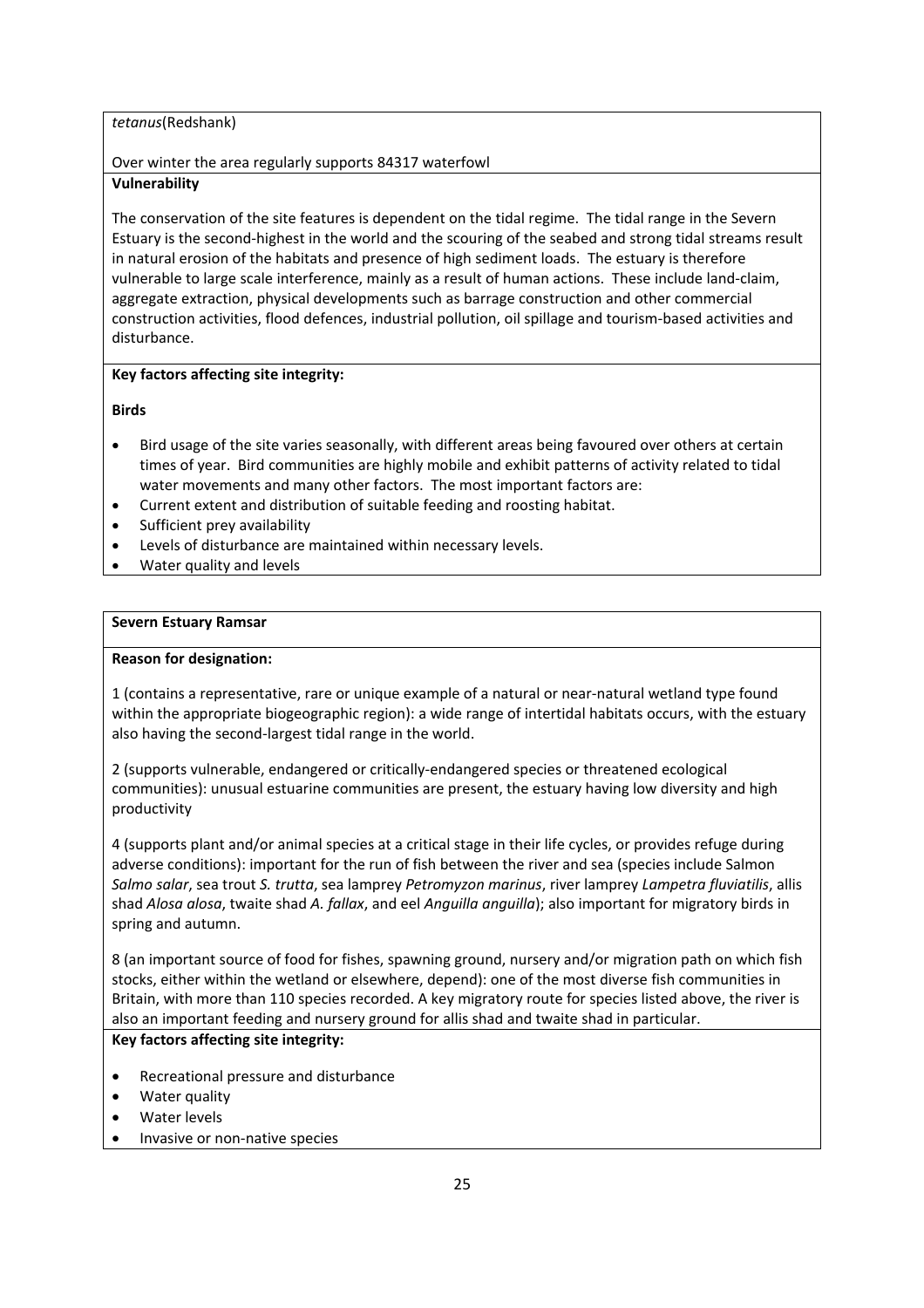#### **River Wye SAC**

#### **Reason for designation:**

- Water courses of plain to montane levels with the *Ranunculion fluitantis* and *Callitricho‐Batrachion* vegetation (Annex I habitat). A large river representative of sub‐type 2 of this habitat. An exceptional range of aquatic flora occurs in the catchment.
- Transition mires and quaking bogs (supporting Annex I habitat).
- White‐clawed crayfish *Austropotamobius pallipes* (Annex II species). Welsh tributaries are the best Welsh site for this species.
- Sea lamprey *Petromyzon marinus* (Annex II species).
- Brook lamprey *Lampetra planeri* (Annex II species).
- River lamprey *Lampetra fluviatilis* (Annex II species). The Wye is exceptionally good habitat for the three lamprey species.
- Twaite shad *Alosa fallax* (Annex II species). The largest spawning areas for this species occur in the Wye.
- Atlantic salmon *Salmo salar* (Annex II species). An important UK population of salmon, particularly as it has a high proportion of multi sea winter individuals, a declining stock component in the UK.
- Bullhead *Cottus gobio* (Annex II species). The Wye probably represents most habitat conditions in which bullhead occurring the UK.
- Otter *Lutra lutra* (Annex II species). The densest and best-established otter population in Wales.
- Allis shad *Alosa alosa* (supporting Annex II species).

#### **Site conservation objectives:**

Maintain the river as a habitat for floating formations of water crowfoot (*Ranunculus*) of plain and sub‐ mountainous rivers, populations of Atlantic salmon, allis shad, twaite shad, bullhead, lampreys, and white-clawed crayfish, and the river and adjoining land as habitat for populations of otter.

#### **Vulnerability**

Water quality impacts arising from changing agricultural land-use within the catchment are having direct and indirect effects on the SAC interests through effects of diffuse pollution such as nutrient run‐off and increased siltation. English Nature and the Countryside Council for Wales are seeking to address such issues through improved targeting of existing and new agri-environment schemes and through improvements in compliance with agricultural Codes of Practice.

Water quality is also affected by synthetic pyrethroid sheep-dips and by point-source discharges within the catchment. The impact of sewage treatment works on the cSAC is being addressed through the Asset Management Plan process and review under the Habitats Regulations. Loss of riparian habitat is occurring as a result of changes in agricultural land‐use practices and other factors, including riverside development and the loss of alder tree‐cover through disease. These impacts and concerns over water quality will be identified and actions recommended within the joint English Nature/Environment Agency/Countryside Council for Wales conservation strategy for the river.

Fishing activities are implicated in the decline of the salmon; initiatives such as the Wye Salmon Action Plan will help to address this issue.

There is increasing demand for abstraction from the river for agriculture and potable water. The impact of this is still being investigated by the Environment Agency, but maintenance of water levels and flow will be addressed under the review of consents under the Habitats Regulations.

Demand for increased recreational activities is a source of potential concern for the future. Regularisation of the functions of the competent authorities, currently being sought, should reduce the risk of damage